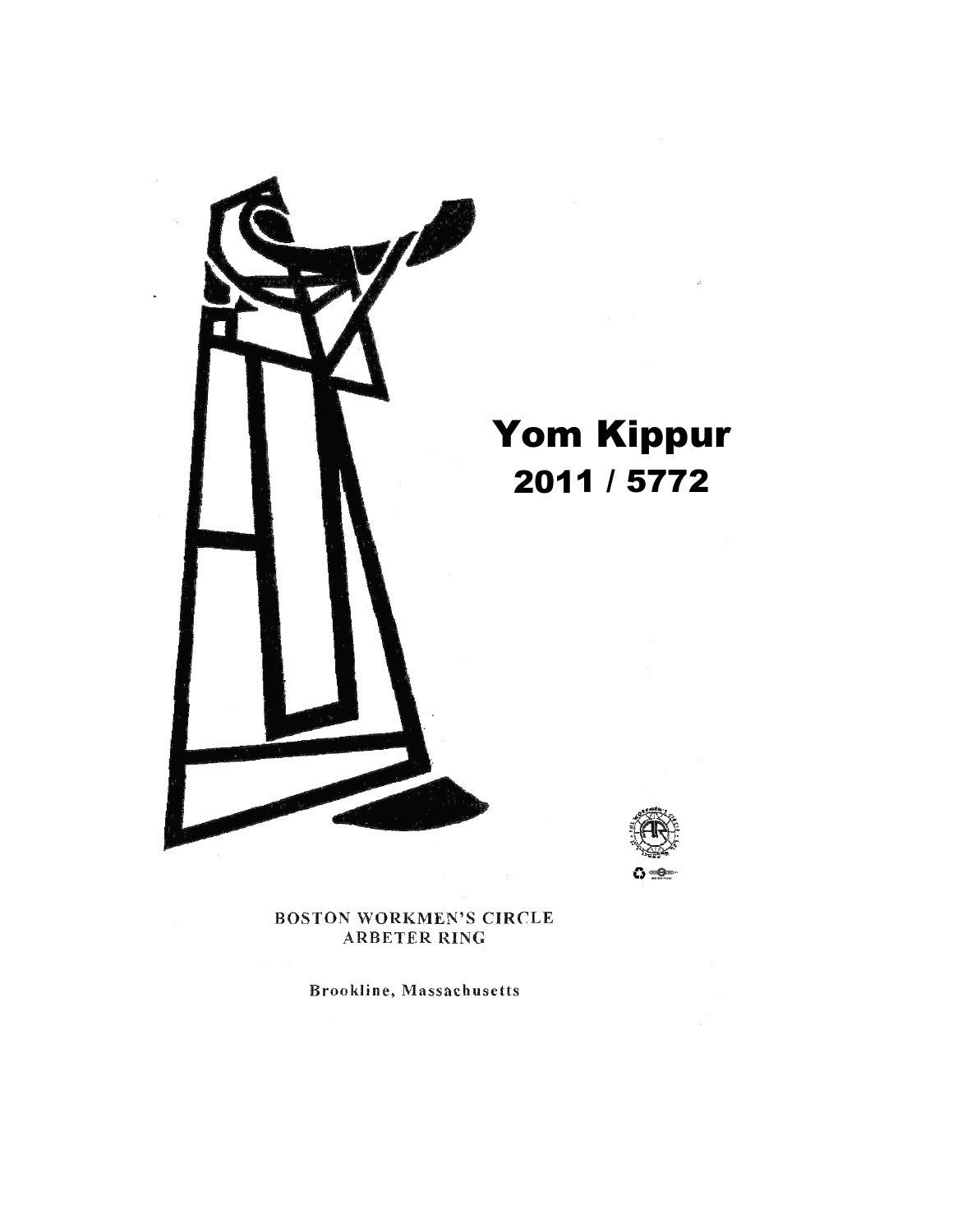

This High Holiday program was created by

Boston Workmen's Circle/Arbeter Ring

1762 Beacon Street Brookline, MA 02445-2124 617-566-6281 [http://www.circleboston.org](http://www.workmenscircleboston.org/)

We gratefully thank countless sources and the many individuals who provided inspiring and thoughtful text, poems, art, and music, contributing to this richly moving annual community event.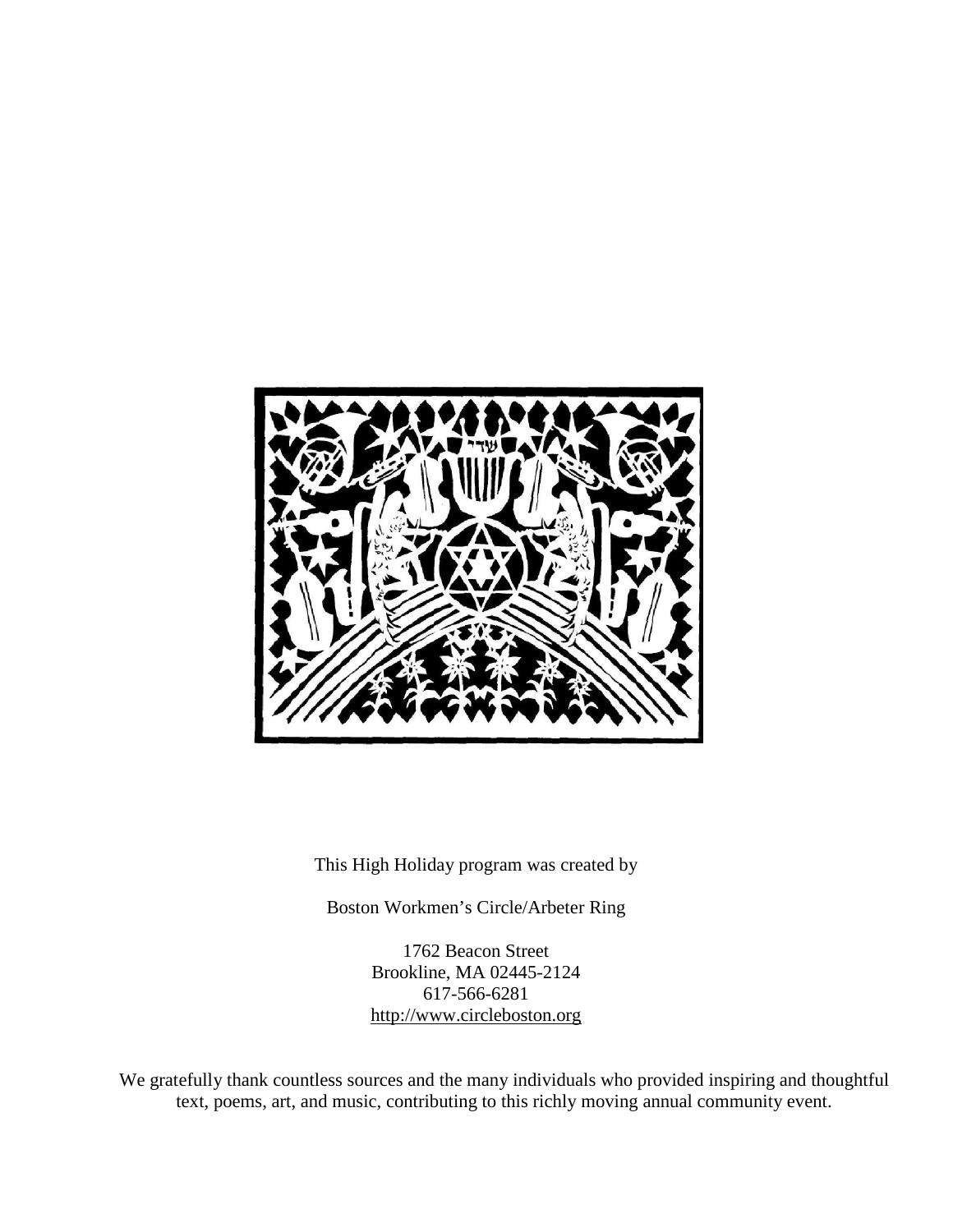# **Shalom Aleichem**

*(Instrumental, followed by singing)*

Gut Yontef. Welcome to our secular progressive Yom Kippur. Today we end the Ten Days of Awe, the period from Rosh Hashonah to Yom Kippur. It is the most important time in the Jewish calendar — a time for honest self-reflection, forgiveness, healing, and turning anew to better hit the mark and live a life of doing justice to others.

#### **Hiney Ma Tov**

*(How good and pleasant it is for people to live together in unity)*

Hiney ma tov uma nayim Shevet achim gam yachad Hiney ma tov uma nayim Shevet achim gam yachad

Hiney ma tov Shevet achim gam yachad Hiney ma tov Shevet achim gam yachad

Oy vi gut un vi voyl es is Brider un shvester tsuzamen Oy vi gut un vi voyl es is Brider un shvester tsuzamen Oy vi voyl es iz Brider un shvester tsuzamen Oy vi voyl es iz Brider un shvester tsuzamen



# **Lighting the Candles**

*The Bar/Bas Mitzvah Class lights the holiday candles and teaches us about Yom Kippur.*

Each holiday begins with candle lighting. This custom brings feelings of happiness, warmth, and a sense of unity with our sisters and brothers throughout the world with whom we are celebrating Yontef. It represents bringing light into darkness, hope into despair.

*(All)* As some say in Hebrew:

> Boruch ato adonoi elohenu melech ho'olom asher kedshanu b'mitzvasov vetsivanu l'hadlik ner shel yom tov.

ָבְרוּךְ אַתָּה יְיָ אֱלֹהֵנוּ מֶלֶךְ הָעוֹלָם אֲשֶׁר קִדְּשָׁנוּ בּמִצוֹתָיו וְצִוָּנוּ לְהַדלִיק נֵר שָׁל יוֹם טוֹב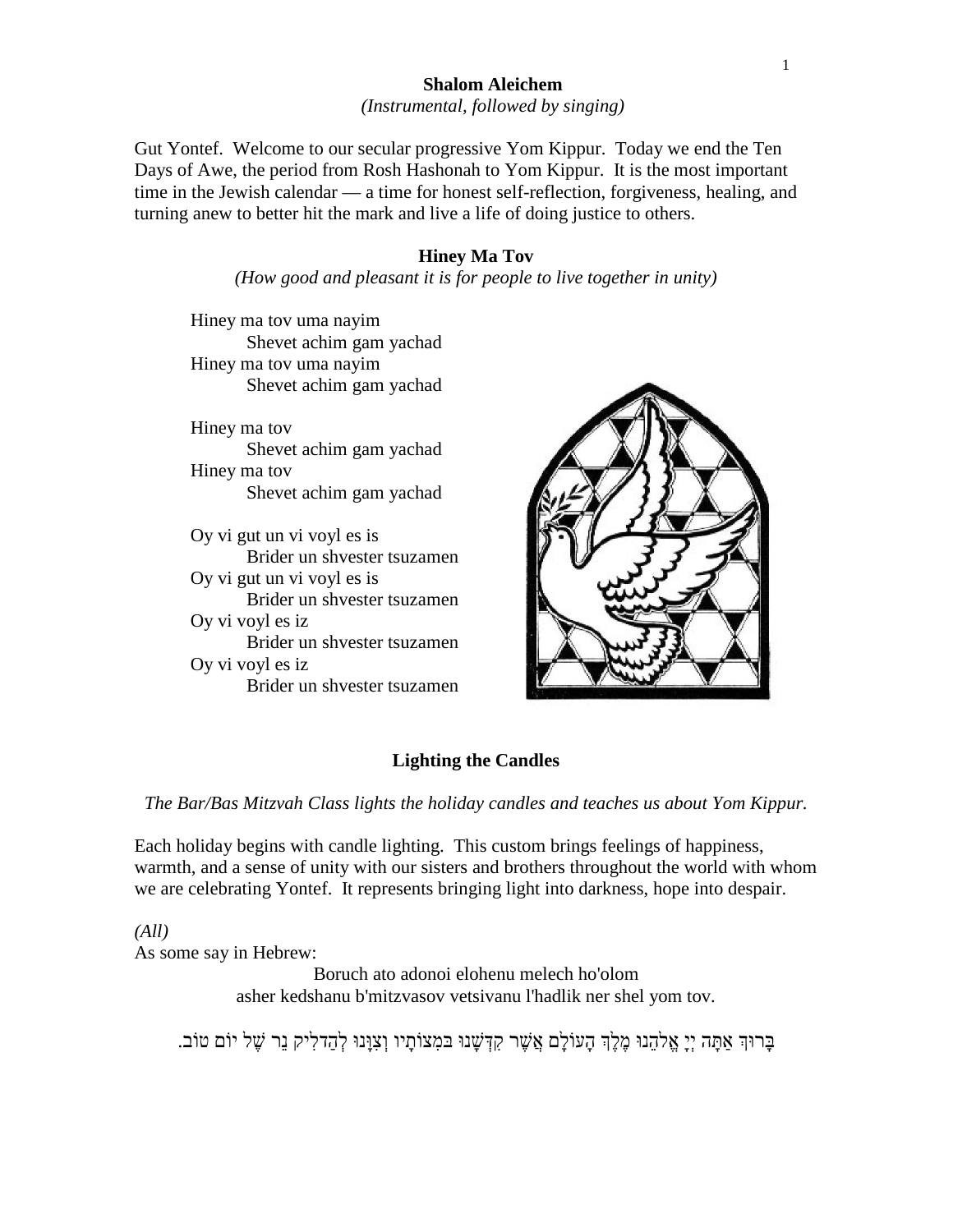As some say in Yiddish:

Mir bagrisn dem nay yor. Zol der klang fun trua onheybn a yor fun sholem un frayhayt far ale mentshn.

מיר באַגריסן דעם נײַ יאָר. זאָל דער קלאַנג פֿון תּרועה אָנהײבן אַ יאָר פֿון שלום און פֿרײַהײט פֿאַר אַלע מענטשן.

So we say:

We welcome the New Year in the tradition of our people. May the sound of the shofar begin a year of peace and freedom for all people.





#### **Shehekheyanu**

*[The Shehekheyanu is traditionally said upon starting any holiday. More broadly, it is said as a statement of gratefulness at reaching an important point in our lives.]*

This year we are the graduating class, Zayin. With the words of the Shehekheyanu we celebrate this New Year that will bring us to our graduation as we complete our B'nai Mitzvah.

*(All)* As some say in Hebrew:

> Boruch ato adonoi elohenu melekh ho'olom Shehekheyanu, vekymanu, vehigyanu, lazman hazeh.

בֶּרוּךְ אַתַּה יִיַ אֱלֹהֵנוּ מֵלֵךְ הָעוֹלַם שֶׁהֶחֱיָנוּ וַקִיּמֲנוּ וָהָגִיעֲנוּ לַזְּמַן הַזֶּה.

As some say in Yiddish:

Mir rufn oys undzer groys freyd un dankshaft far undzer lebn tsuzamen.

מיר רופֿן אױס אונדזער גרױס פֿרײד און דאַנקשאַפֿט פֿאַר אונדזער לעבן צוזאַמען.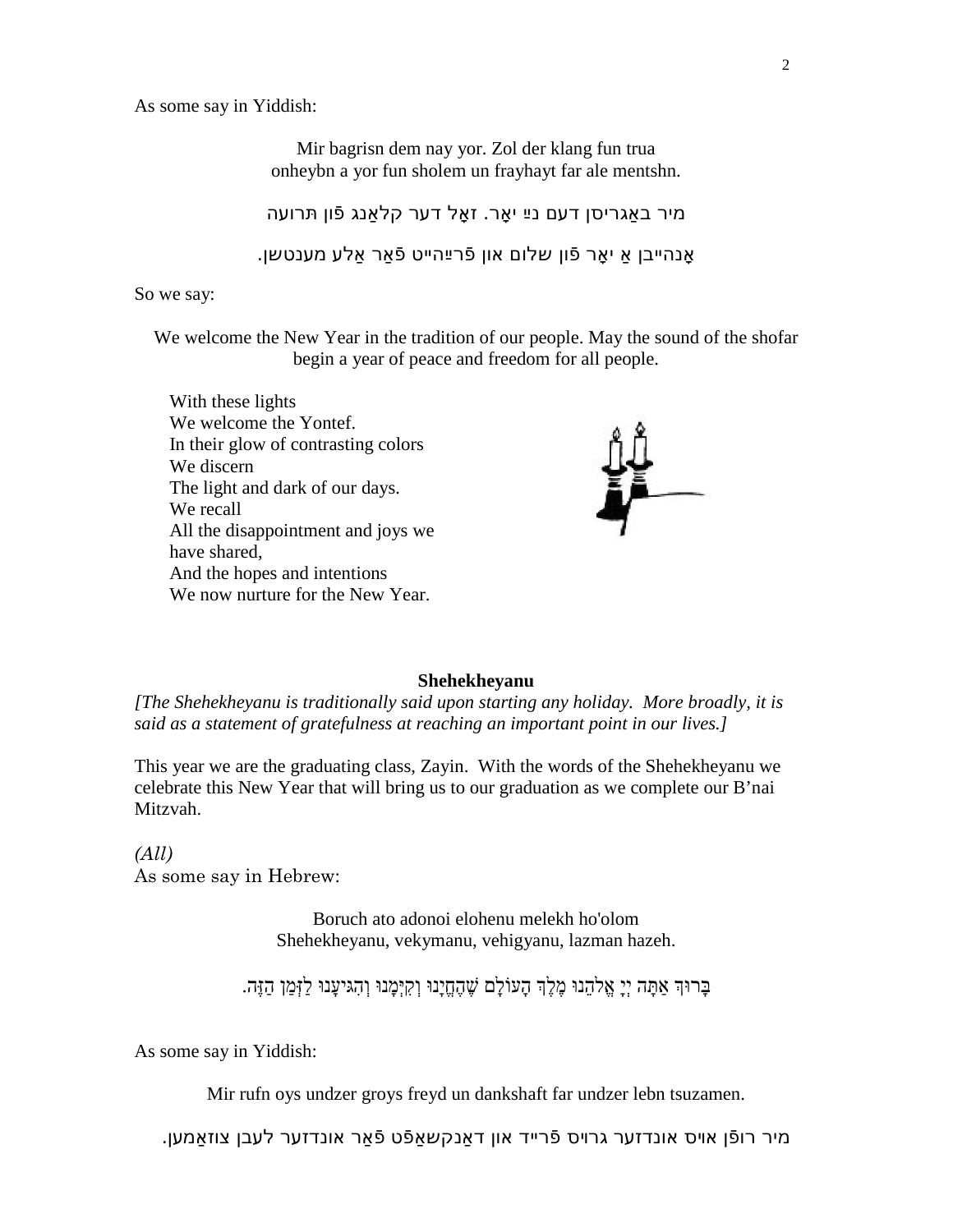So we say:

In the tradition of our people we voice our joy and gratitude for our continuing life together.

#### *(All Sing Shehekheyanu)*

Boruch ato adonoi elohenu melekh ho'olom Shehekheyanu, vekymanu, vehigyanu, lazman hazeh.

בְּרוּךְ אַתַּה יִיַ אֱלֹהֱנוּ מֵלֵךְ הָעוֹלָם שֶׁהֶחֱיָנוּ וִקִיִּמְנוּ וָהְגִיעָנוּ לַזִּמַן הַזֶּה.

#### **The Meaning of the Holiday**

- *Student:* On Rosh Hashonah we began our celebration of the Days of Awe, ten days in which we reflect on the year we have just concluded, and prepare for the year before us. For us, as for our ancestors, this ten-day period presents us with time and space for self-examination, personal judgment, and thoughtful reflection. Yom Kippur concludes this very special period.
- *Teacher*: What is Yom Kippur?
- *Student* In ancient times, before the Babylonian exile, Rosh Hashonah, Yom Kippur, and Succos were all linked together as a harvest festival. In the diaspora, there was a change in the observance of the holiday, and Rosh Hashonah and Yom Kippur took on separate roles.
- *Teacher*: Why do we return ten days after Rosh Hashonah? Didn't that holiday allow us enough time for reflection?
- *Student*: Reflection and change are lifelong endeavors. The Ten Days of Awe repeat our lifelong commitment to making the world whole. Tradition holds that on Rosh Hashonah the book of life is opened and on Yom Kippur it is sealed. As secular Jews, we may think of this as a period which requires us to first present a challenge and then have time to reflect on how we can meet that challenge.
- *Teacher*: Why do some people fast on Yom Kippur?
- *Student*: Some Jews fast on Yom Kippur, neither eating nor drinking for one day. Let us consider the many meanings of fasting. One meaning is that by making a sacrifice, people can show their desire and willingness to turn towards a better way. A second reason is to remind ourselves that we are capable of self-control. A third reason is to focus the mind on the spiritual concerns of the holiday. A fourth reason is to sense what hunger means, so that we will understand and be compassionate toward those who are always hungry. The Talmud says that after people eat, they have one heart, for themselves alone. When people fast, they have two hearts, one for themselves and one for all who are hungry.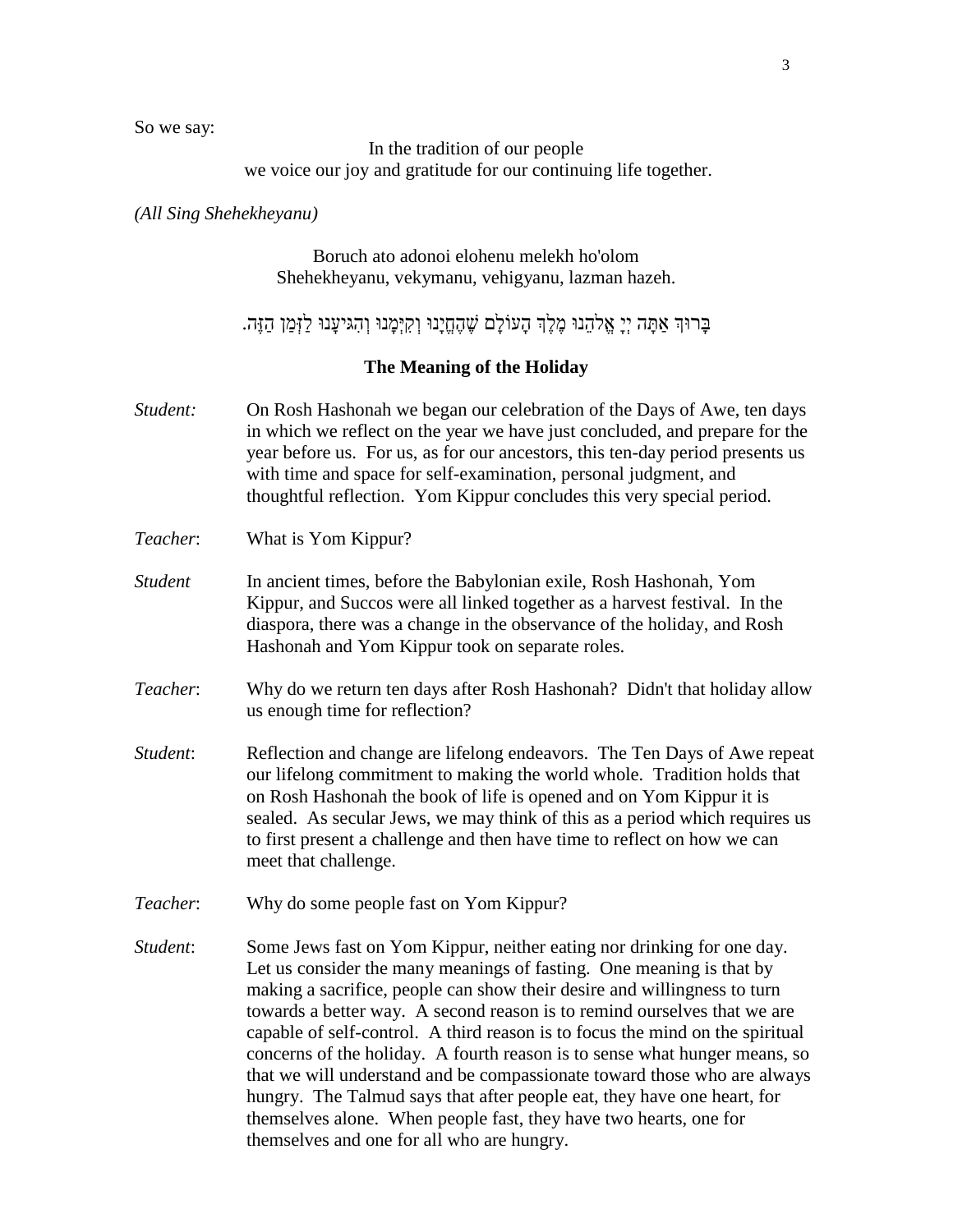- *Teacher*: If this holiday is about personal reflection and personal change, why do this in public?
- *Student:* There are many possible answers to this question. One is that it's not easy to make change, and we need to work together to do so. Sometimes, it is hard to say that we have missed the mark and that we need to turn. When we say this with others, it reminds us that we are not alone. We recognize that we are not just separate individuals, that we live in relation to others. We are on a lifelong journey with other people. We derive strength from our community. Together, we help one another find the courage and time to turn.

*(Class sits)*

#### **Step By Step**

*(words adapted from early United Mine Workers constitution; music adapted from a traditional Irish tune by Waldemar Hille)*

Step by step, the longest march Can be won, can be won. Many stones can form an arch, Singly none, singly none.

And in union what we will Can be accomplished still. Drops of water turn a mill, Singly none, singly none.



In traditional services on this day, Jews recite catalogs of sins. Congregations confess long lists in alphabetical order, of their collective failings, and plead for divine mercy.

We may not turn in atonement to a supernatural force, but we do recognize our own limitations. We remind ourselves how our own actions — individual and communal affect the world around us. On this day, we contemplate the pain we might have caused others, and we forgive those who have hurt us.

Is *this* the fast I have chosen?

The day for people to suffer? Is it bowing the head like a bulrush And lying in sackcloth and ashes?

Is *this* what you call fasting?

No, this is the fast that I have chosen: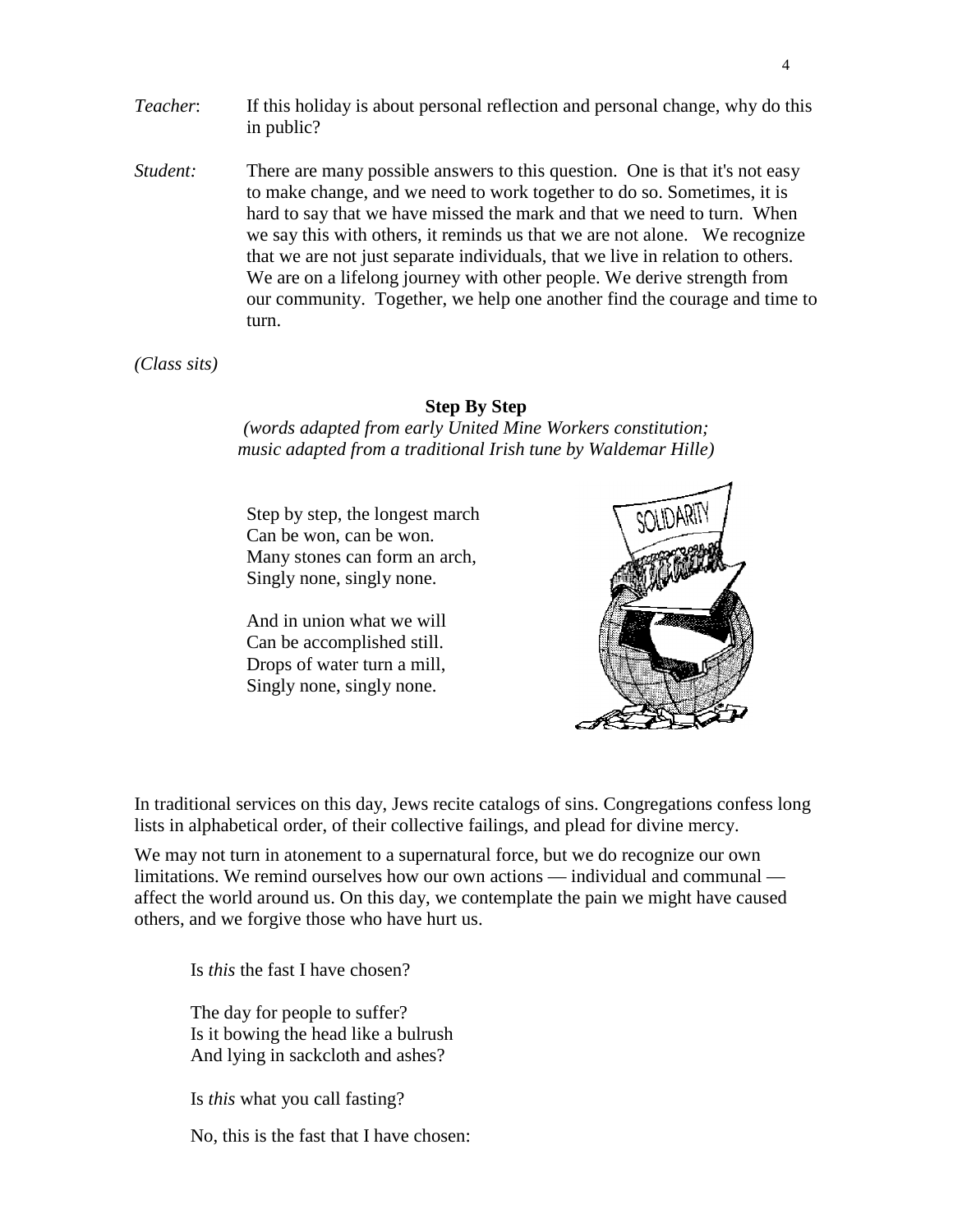To remove the chains of wickedness And the yoke of injustice, To let the oppressed go free. It is to share your bread with the hungry And to open your home to the homeless When you see the naked, to clothe them, And not to ignore your own kin. Then shall your light burst through like the dawn.

Is not *this* the fast that I have chosen?

-*adapted from Isaiah 58:5-7*

**Eli Ata** *(Nign)*

#### **Kol Nidre**

*[Kol Nidre dates back to at least the ninth century as an appeal to be absolved from vows made during the previous year. As we so often hear, promises between people could only be absolved through the people involved*. *Kol Nidre could only be applied to promises made to God, not to another person. In addition, a twelfth-century change in wording precluded retroactive annulment of vows and focused Kol Nidre only on unfulfilled vows for the future year. It has often been said that the Kol Nidre was used to release Spanish Jews, who had been forced under pain of death to convert to Catholicism, from the vows they were required to make as part of the conversion.]*

Erev Yom Kippur, the evening which starts the holiday, is often called Kol Nidre Night. For centuries, the chanting of the Kol Nidre service has been for Jews an intensely emotional experience. The service has inspired composers, Jewish and non-Jewish, to write musical settings for Kol Nidre. The words "Kol Nidre" mean "All vows." The Kol Nidre is actually not a prayer. Rather, it is a legal formula whose purpose is to cancel vows of the coming year that we will not be able to fulfill.

For us, we can learn from Kol Nidre that while it is a powerful thing to promise something, and we should strive to live up to it, when we cannot, we need to forgive ourselves.

> **Kol Nidre** *(Vocal solo)*

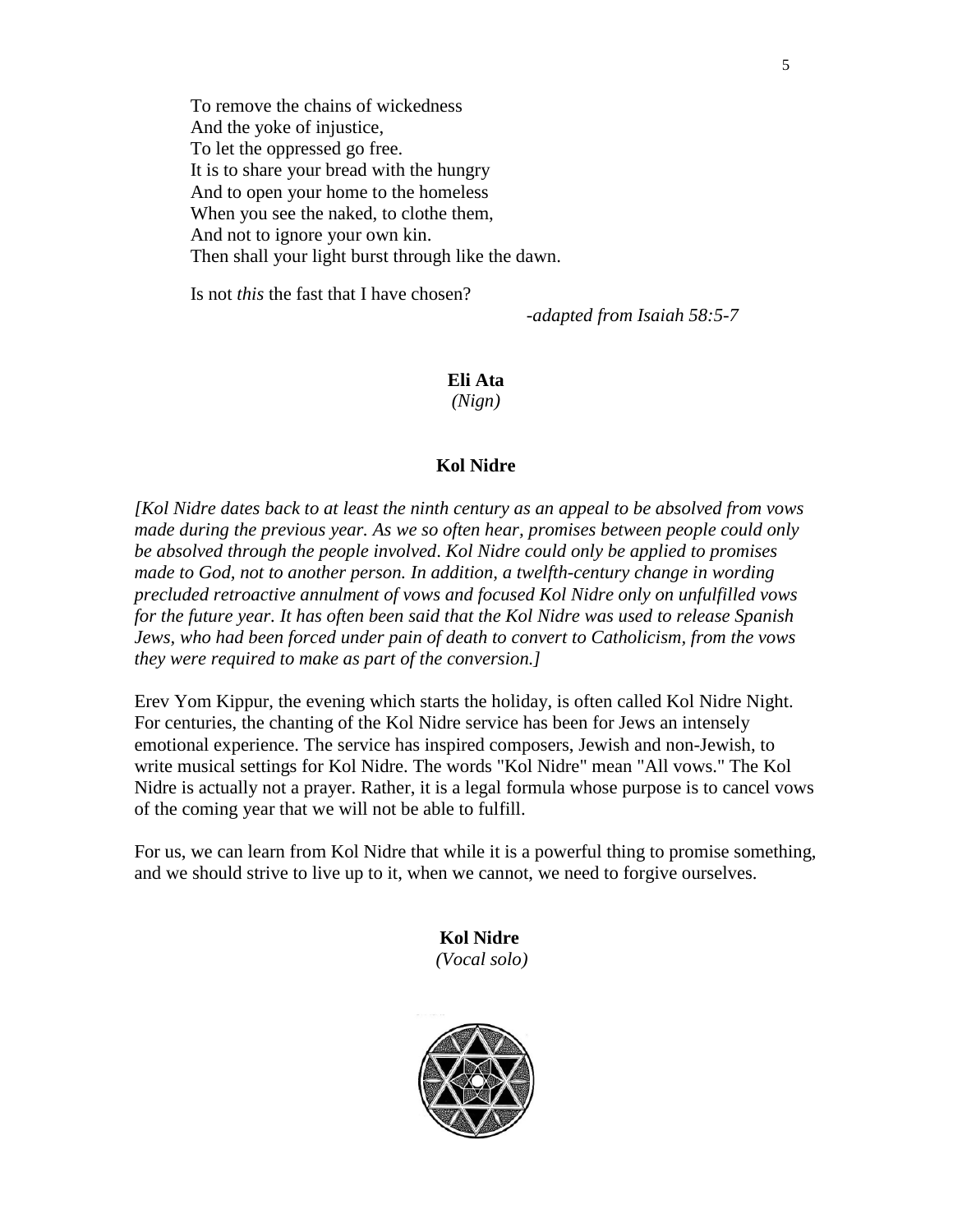*(All read together)* All vows, promises, and commitments we make Between this Yom Kippur and the next Yom Kippur May we have strength to keep them.

> Kol Nidre reminds us that there are abiding values of the utmost importance to each of us, that sometimes we cannot maintain faithfulness to these values, and that we are not isolated and alone in this very human situation.

*— Rabbi Allen S. Maller*

#### **Unetanah Tokef**

*[One thousand years ago a prayer, central to the meaning of Rosh Hashonah and Yom Kippur, was written. It is called Unetanah Tokef and is found in the traditional Machzor, or High Holiday Prayer Book.]*

Unetanah Tokef tells us that what we are shapes what we become — the child is parent to the adult. But it also says that we are capable of changing the outcome, and this is done by Tefillah, Tsedakah, and Teshuvah.

Tefillah, commonly translated as prayer, is really derived from the word for honest selfjudgment.

Tsedakah, commonly translated as charity, is derived from the word tsadik, a just person. It means justice to others.

Teshuvah is commonly translated as repentance, usually meaning repentance from a sin, or Khet.

The word Khet has its origins in archery, and the term originally meant missing the mark. Such is the Jewish concept of sin — the missing of one's goal, losing sight of the important things in life and to oneself.

Teshuvah, then, really means turning, turning to hit the mark, to achieve what is important in life and to ourselves.

These images — honest self-judgment, justice to others, and turning — form the central theme of our secular machzor today.

In keeping with Jewish tradition, on Rosh Hashonah and Yom Kippur we ask ourselves if we have hit the mark — as individuals, as members of our families, and as members of our communities. Whether we look for answers through prayer, as our religious brothers and sisters do, or as members of a progressive secular Jewish community, the question remains important and relevant for all of us.

By joining together today, we embrace a tradition over 3000 years old and benefit from a conviction that the New Year can be a creative moment.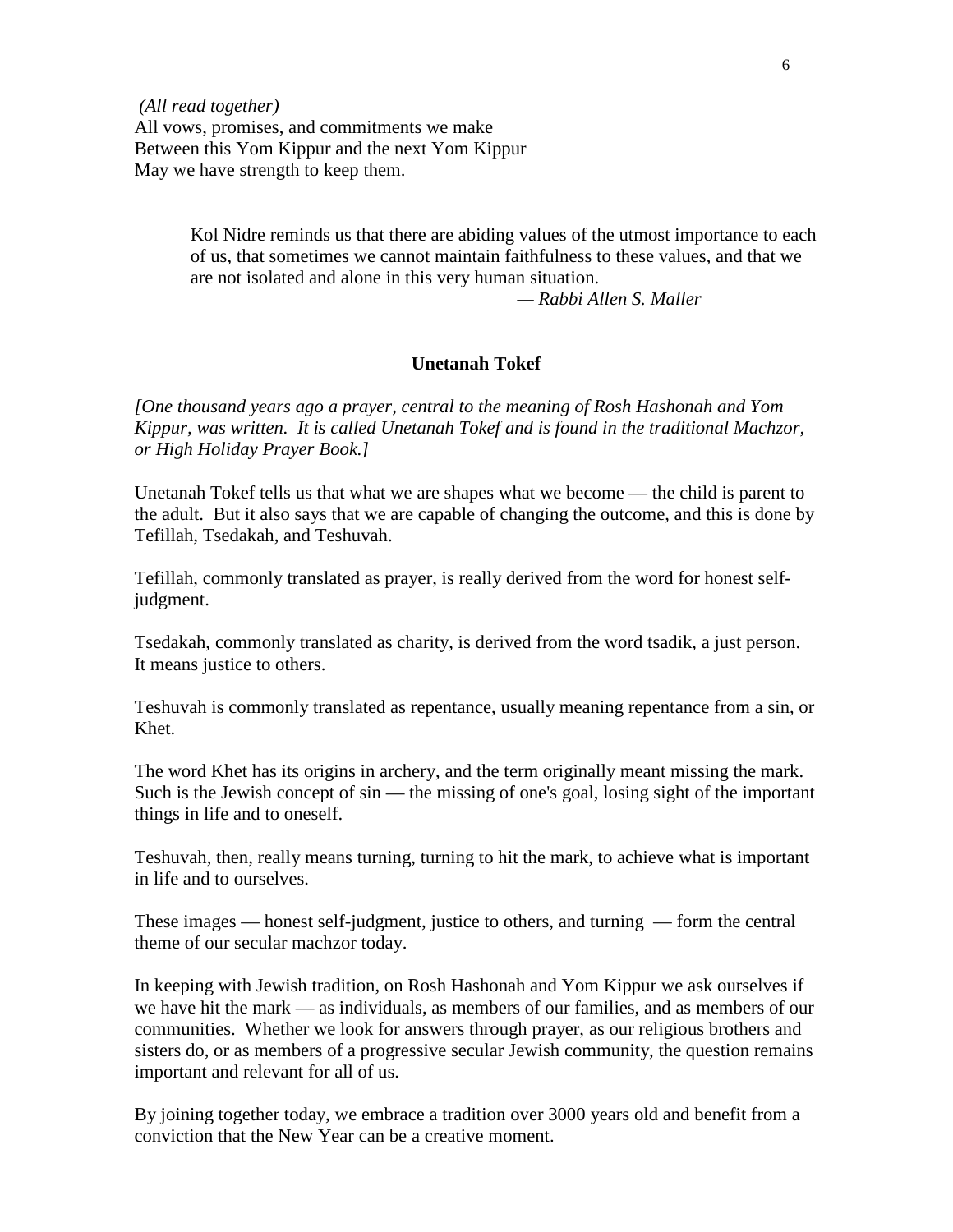#### **Swimming To The Other Side**

*(Pat Humphries)* (in memory of Hilda Silverman)

#### *Refrain:*

We are living 'neath the great big dipper, We are washed by the very same rain, We are swimming in this stream together, Some in power and some in pain. We can worship this ground we walk on, Cherishing the beings that we live beside, Loving spirits will live forever, We're all swimming to the other side.

I am alone and I am searching, hungering for answers in my time. I am balanced at the brink of wisdom. I'm impatient to receive a sign. I move forward with my senses open, imperfection it be my crime. In humility I will listen, we're all swimming to the other side.

#### *Refrain*

On this journey through thoughts and feelings binding intuition, my head, my heart, I am gathering the tools together, I am preparing to do my part. All of those who have come before me band together and be my guide. Loving lessons that I will follow, we're all swimming to the other side.

#### *Refrain*

When we get there we'll discover all of the gifts we've been given to share Have been with us since life's beginning and we never noticed they were there. We can balance at the brink of wisdom, never recognizing that we've arrived. Loving spirits will live together, we're all swimming to the other side.

# *Refrain*

# **Our Ties to Others**

We have come together in our community to draw strength from our traditions and one another to meet the challenges of tefillah, tsedakah and teshuvah — of honest selfjudgment, justice to others, and turning to better hit the mark.

One of the most compelling aspects of our Jewish traditions is that we are asked to take responsibility for others as well as ourselves.

The great sage Hillel said, "If I am not for myself, who will be for me? But if I am only for myself, who am I? If not now, when?"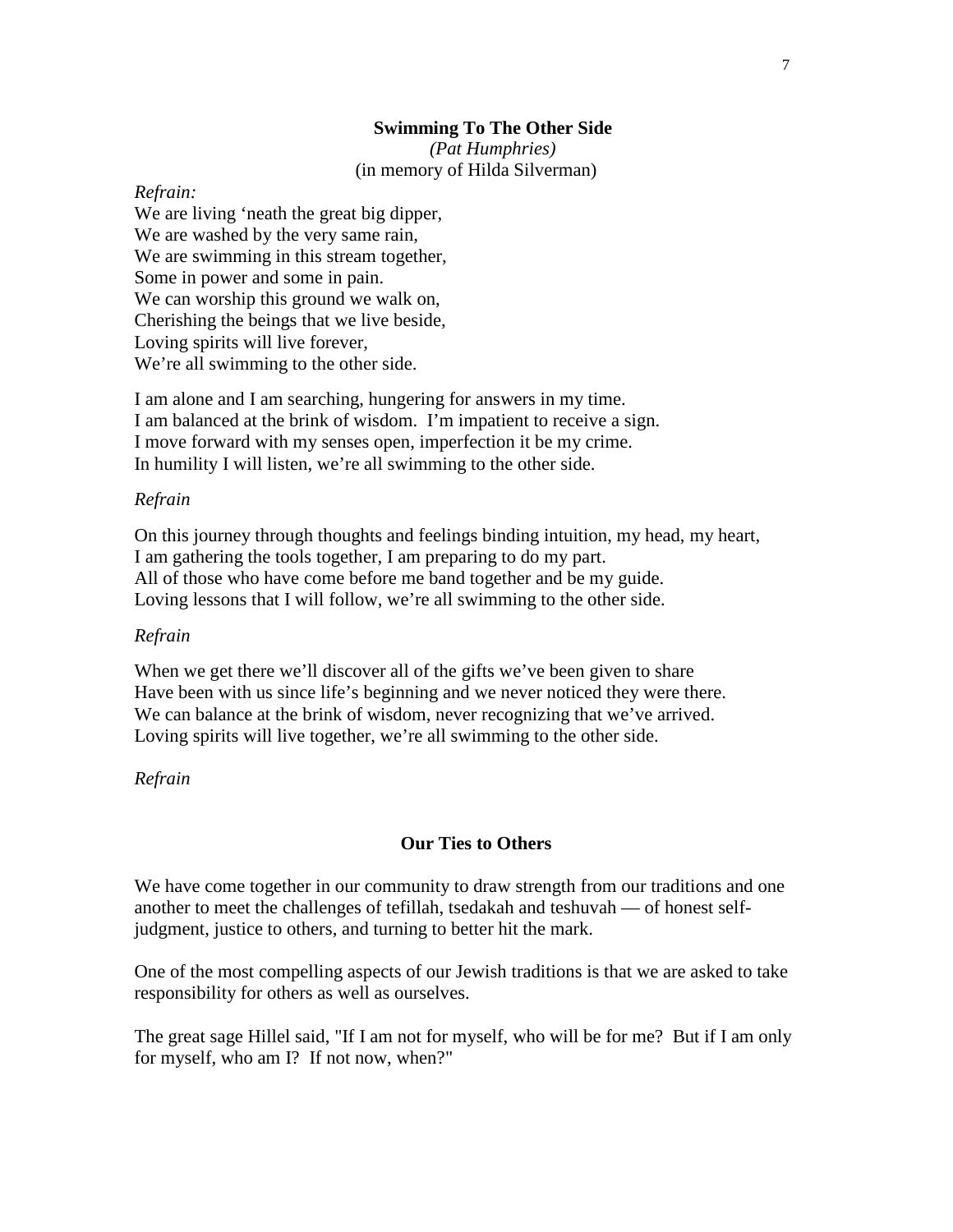#### **The Meaning of "Kippur"**

We should examine the meaning of another word central to the holiday. The word kippur is commonly translated as atonement, but a more literal translation is covering sin. This means that there is no abstract forgiveness or absolution. Our actions cannot be undone. Instead, we repair or cover the action and begin afresh. We can make amends. We can seek to do better in the future.

We should also take note that many of the transgressions listed in the traditional prayers are moral, not religious. They deal with the daily life of human beings. This reminds us that true forgiveness is between people.

For words of hurt, For kind words not said, For pettiness and hasty judgment, *(All) Let us be forgiving.*

For impatience and arrogance, For disrespect and hypocrisy, *(All) Let us be forgiving.*

For self-absorption and lack of compassion, For remaining silent when our voices might have made a difference, *(All) Let us be forgiving.*

For withholding our love from those who depend on us, For neglecting our heritage that teaches that our fate is bound with the oppressed of all the world, *(All) Let us be forgiving.*

For not doing what we could to keep alive and vibrant our people's culture, For not rising to fulfill the best that is in us, *(All) Let us be forgiving.*

*- Jeffrey Kaye/Hershl Hartman*

#### **Senzeni Na**

*(South African song)*

*[Senzeni Na emerged as an anthem of South Africa's anti-apartheid movement in the wake of the 1976 Soweto massacres. Sung at rally upon rally, the song asks, "What have we done?"]*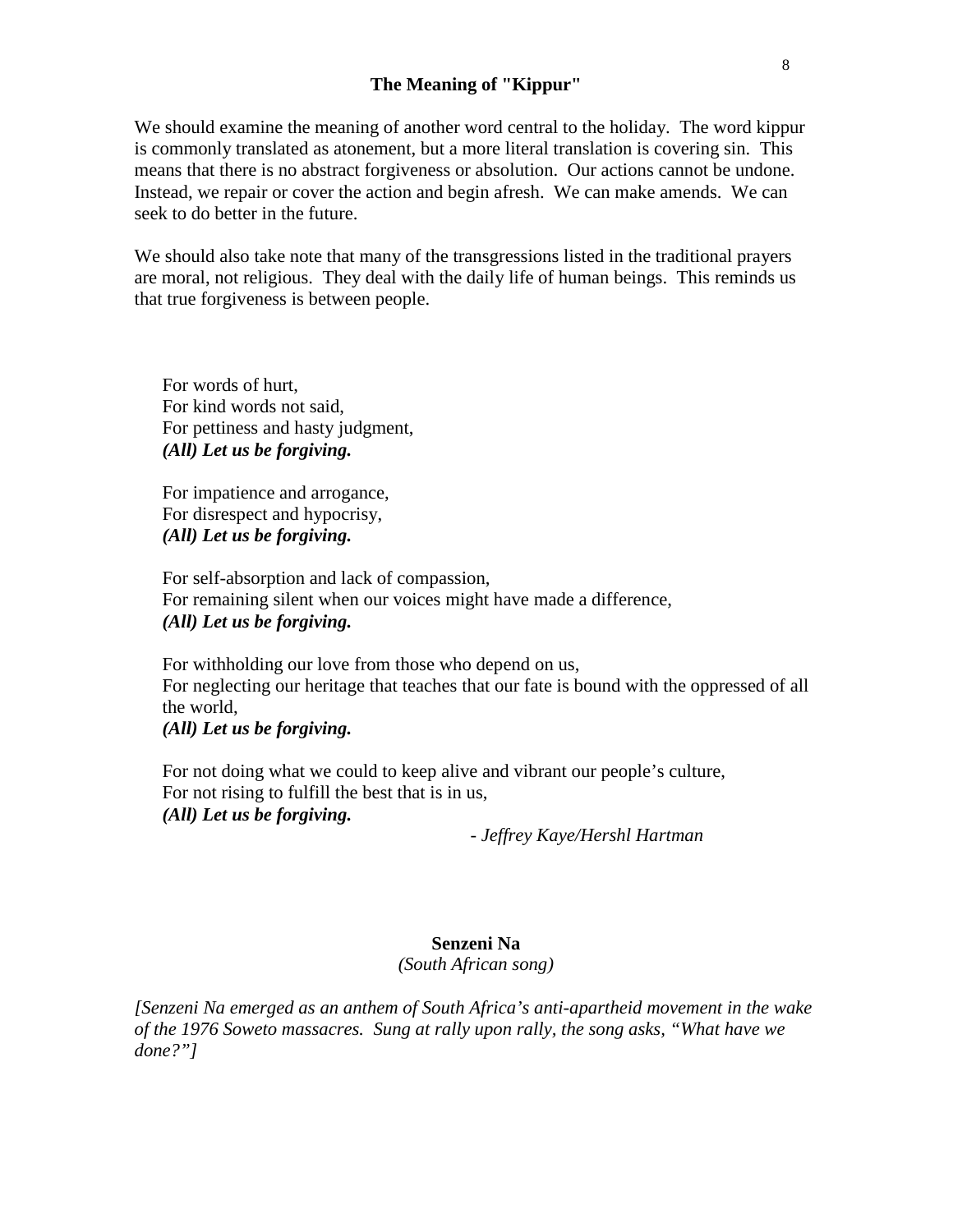

# **Yussel's Prayer: A Yom Kippur Story** *(adapted from Barbara Cohen's retelling of a Yom Kippur story)*

In a small town in Poland, Yom Kippur was beginning. Everyone was on their way to temple, where they would fast and pray all day. Actually, one person was not going to shul, Yussel, the orphan boy who worked in Reb Meyer's dairy barn. He had never been taught anything, but he did know that this was a special day. Yussel stood in the courtyard, waiting for Reb Meyer, who came out with his sons, wearing long black coats and large fur hats. Yussel tugged at Reb Meyer's sleeve and asked him, "Please, may I go to shul and pray with everyone else?"

"No," replied Reb Meyer. "The cows must be tended. They don't know it's Yom Kippur. Besides, what good would it do you to go to shul? You can't read, so how could you pray?"

So Yussel went off to the barn. He picked up his reed pipe and played so the cows would follow him to the river. Yussel didn't stop at the kitchen to beg a piece of black bread from the cook as usual. If he couldn't pray, at least he could fast.

Reb Meyer and his sons, wealthy leaders of the community, sat in seats of honor by the eastern wall of the synagogue. Reb Meyer spoke the words of the prayers, but wasn't really concentrating. His mind was on his business. "If I can buy a thousand bushels of grain in Lublin next week, I can store it in my barns until deep winter sets in, and then sell it at a great profit." Reb Meyer's oldest son also mouthed the words, but was daydreaming about asking his father to allow him to visit Warsaw. He thought to himself, "What a boring town this is. It will be so exciting to visit the theaters and restaurants of Warsaw."

All day Reb Meyer and his sons prayed and fasted, along with the whole congregation. The day seemed endless. There were many times when instead of praying for forgiveness of their sins, Reb Meyer and his sons prayed only for darkness. When they saw the sun sinking in the west, they were sure that the closing prayers were near so they would be finished. But the rabbi kept up his prayers. Reb Meyer began to think that if the rabbi didn't start the closing Ne'lah prayer in two minutes, he would leave anyway.

Yussel also had a long day in the pasture. His cows ate and drank, but Yussel didn't even touch water to his lips. When the sun sank in the west, he picked up his reed pipe and cried out, "O God. I don't know any prayers. But I do know how to play the pipe. Since I can't give you my words, I give you this tune instead." On his pipe, Yussel played a song he made up, stemming from deep inside him.

*(instrumental)*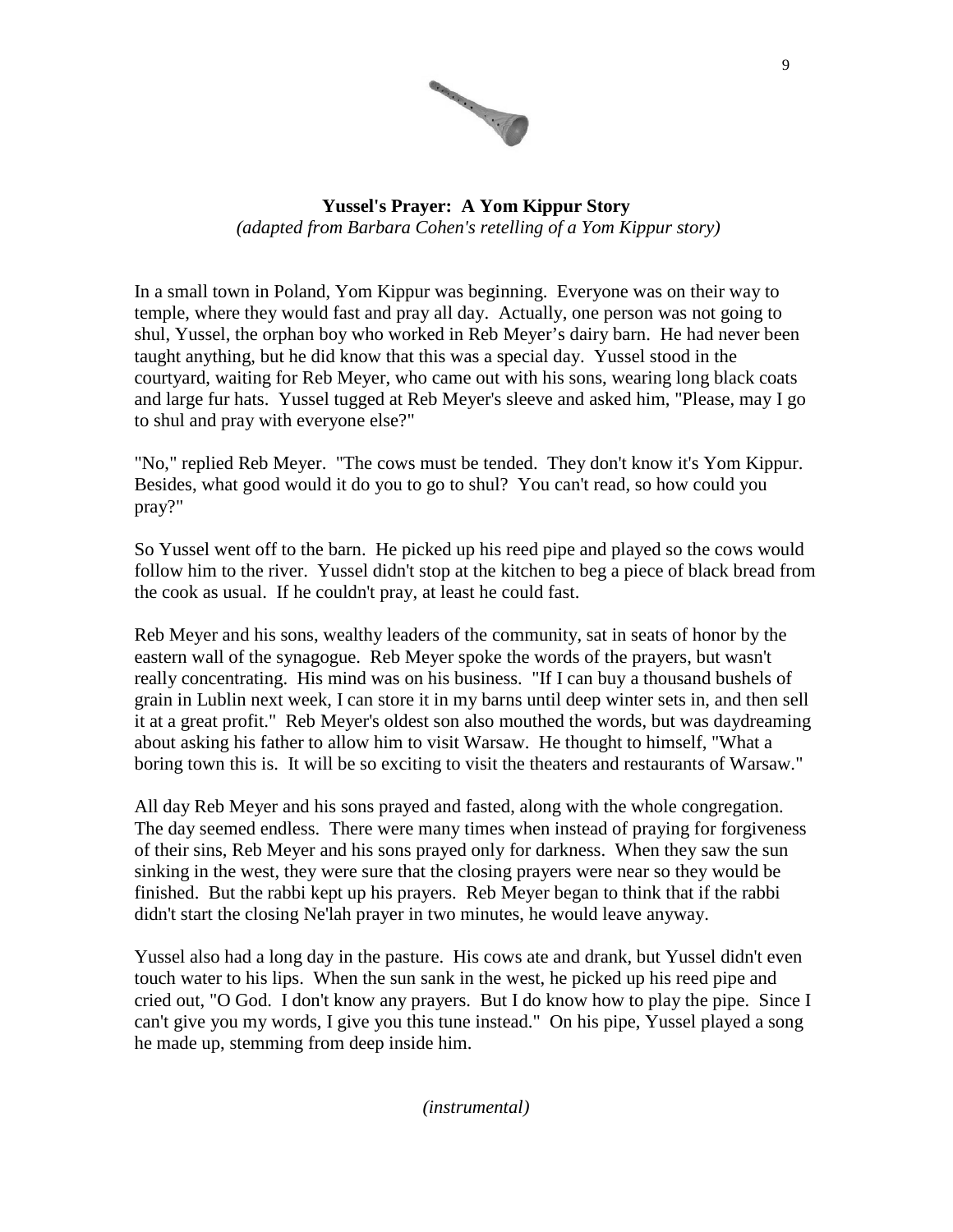He felt at peace with the earth, the stars, and the animals. Most of all, he felt at peace with himself.

At that very moment, the rabbi began to chant the Ne'lah prayers, asking God to seal the people in the Book of Life. He picked up the shofar and blew a long blast echoing far out into the streets of the town. Yom Kippur was over.

Reb Meyer went to the rabbi and wished him L'shone toyve, Happy New Year. "I have a question, Rabbi," Reb Meyer said. "Why did you wait so long to begin Ne'lah and bring Yom Kippur to an end?" The rabbi replied, "I had a vision. In my vision I saw that the gates of heaven were closed. Our prayers weren't reaching God. They were not acceptable to him."

"Why?" asked Reb Meyer.

The rabbi shrugged. "I'm not sure," he said. "I think because they didn't come from the heart. And how could I end Yom Kippur when I felt that God wouldn't grant us forgiveness and mercy because he hadn't heard us ask for it?"

"But then you did," Reb Meyer said. "you did end Yom Kippur."

The rabbi nodded. "I had another vision. I heard a melody, a simple melody played on a reed pipe. I saw the gates of heaven open up. All our prayers went in to God, because he had opened the gates to admit that melody."

"But why?" asked Reb Meyer. "Why just a tune on a reed pipe and not all the holy words we were saying?"

"Because," said the rabbi, "whoever sent that melody sent it with his whole heart. It was a true prayer."

Reb Meyer left the shul, with his head down and eyes thoughtful. On his way home he met Yussel, coming back from the pasture with the cows. By the light of the moon that shone above them, Reb Meyer saw the little reed pipe in Yussel's hand.

"L'shone toyve, Yussel," said Reb Meyer.

"L'shone toyve, Reb Meyer," Yussel replied. He could hardly believe that this important man was wishing him a happy new year.

"Will you come into my house, Yussel?" asked Reb Meyer. "Will you break the fast with me and my family?"

"Father!" exclaimed Reb Meyer's eldest son. "He's so dirty and so ragged. How can you let him in the house?"

"Very easily," spoke Reb Meyer. "Through the front door." He put his arm around Yussel's shoulders. Together they walked up the moonlit street, all of Reb Meyer's sons and of all Yussel's cows trailing behind.

*(instrumental)*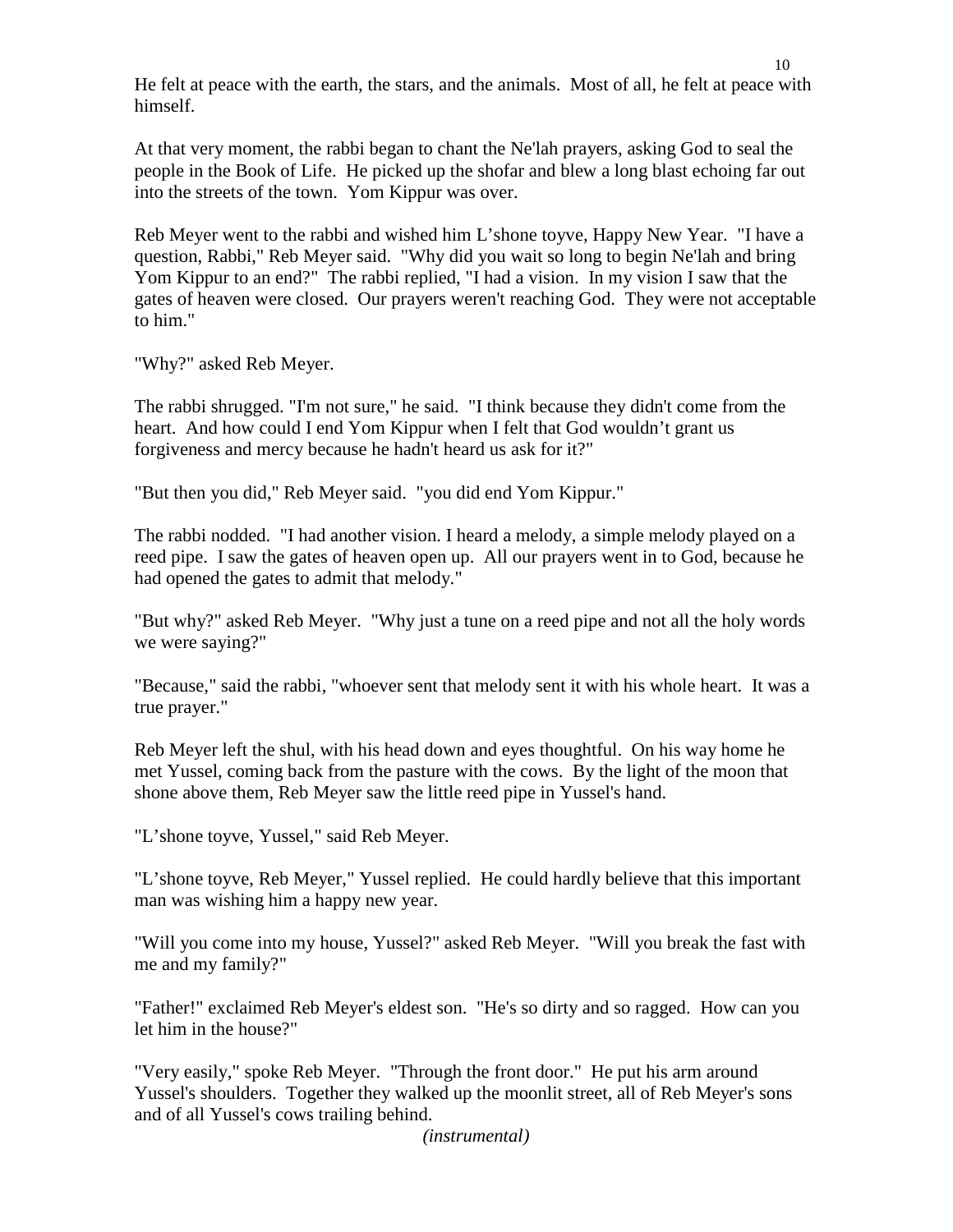# *(The Future) (words by Morris Winchefsky)*

| O, di velt vet vern yinger,<br>Un dos lebn laykhter, gringer,                                                                 | אָ, די וועלט וועט ווערן ייִנגער, |
|-------------------------------------------------------------------------------------------------------------------------------|----------------------------------|
| Yeder kloger vet a zinger<br>Vern, brider, bald!                                                                              | און דאָס לעבן לײַכטער, גרינגער,  |
|                                                                                                                               | יעדער קלאָגער וועט אַ זינגער     |
| O, di velt vet vern frayer,<br>Frayer, shener, yinger, nayer,<br>Un in ir di varhayt tayer,<br>Tayer vi a fraynd.             | ווערן, ברידער, באַלד!            |
| <i>(instrumental interlude)</i>                                                                                               | אָ, די וועלט וועט ווערן פֿרײַער, |
| O, di velt vet vern shener,                                                                                                   | פֿרײַער, שענער, ייִנגער, נײַער.  |
| Libe greser, sine klener,                                                                                                     | און אין איר די וואַרהייט טײַער,  |
| Tsvishn froyen, tsvishn mener,<br>Tsvishn land un land.                                                                       | טײַער ווי אַ פֿרײַנד.            |
| Alzo mutik in di reyen,<br>In di reyen, tsu bafrayen,                                                                         |                                  |
| Tsu bafrayen un banayen<br>Undzer alte velt.                                                                                  | אָ, די וועלט וועט ווערן שענער,   |
|                                                                                                                               | ליבע גרעסער, שׂינא קלענער,       |
| (O, the world will grow younger, and life<br>will be lighter, easier. Every complainer<br>will soon become a singer.          | צווישן פֿרױען, צווישן מענער,     |
|                                                                                                                               | צווישן לאַנד און לאַנד.          |
| O, the world will become freer. And life<br>will be easier, newer. And in it truth will be                                    |                                  |
| precious, valued as a friend.                                                                                                 | אַלזאַ מוטיק אין די רייען,       |
| O, the world will become more beautiful.<br>Love will grow greater, hatred less between<br>people, between nation and nation. | אין די רייען, צו באַפֿרײַען,     |
|                                                                                                                               | צו באַפֿרײַען און באַנײַען       |

*So let's have courage to liberate and renew our old world.)*



אונדזער אַלטע װעלט.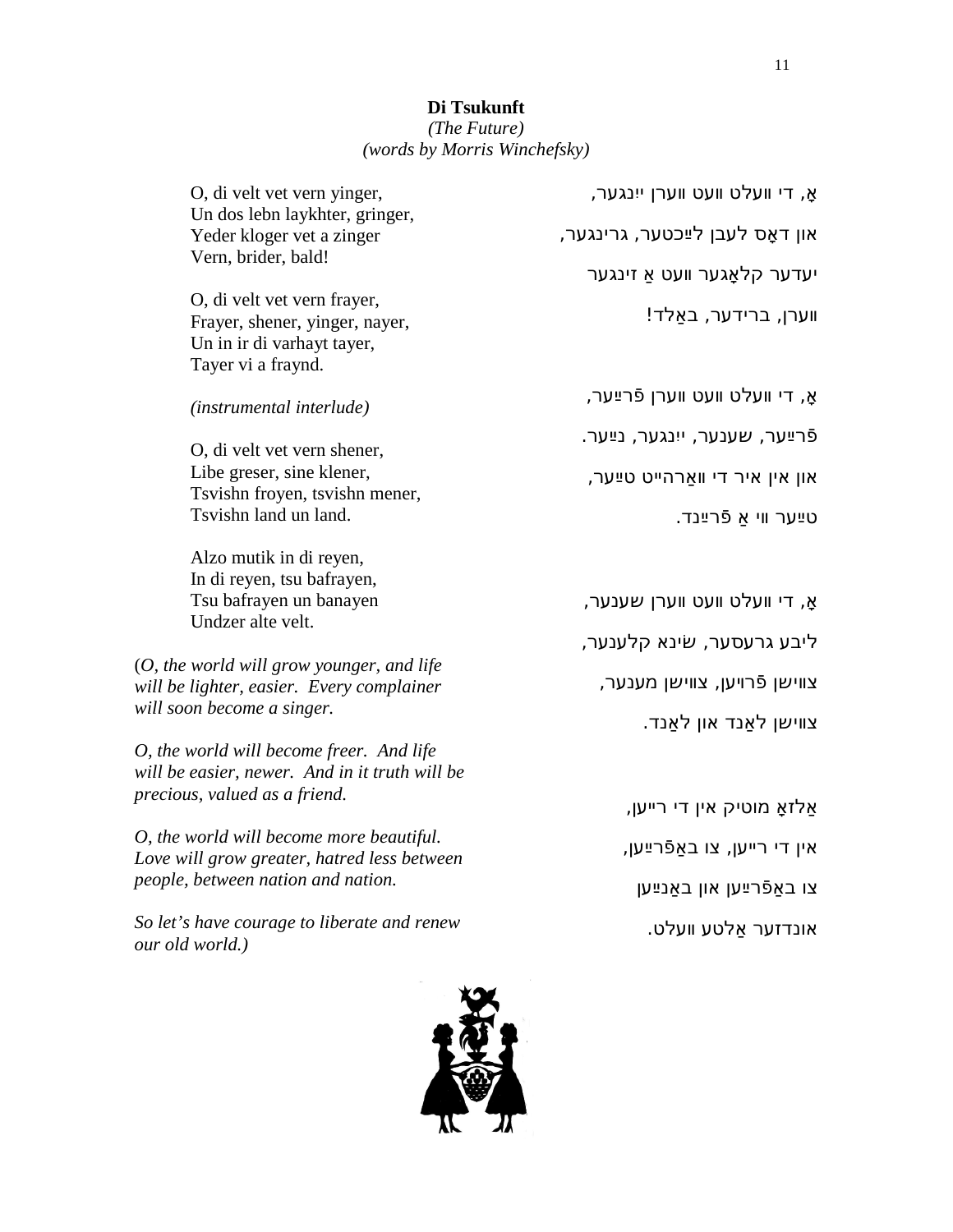#### **L'dor V'dor** *(From Generation to Generation)*

Unto all generations, we remember. We trace the names, shreds of books, Faded Hebrew calligraphy on tombstones, Marks of settlements, Remnants to rebuild with.

In religious tradition, God writes our names in the Book of Life, To determine our next year, To number our days. We may also think in another way About the names in the Book of Life. The Jewish people have much history to remember, Many journeys to document, many relatives to locate, As we have moved through the countries, empires, and epochs.

And so, we have always listed names, From the Bible on forward, To see where we have come from.

To know who we are, we must know where we come from. It is our duty to mark and remember and tell. Let us recount the stories of our ancestors and our families We are a small part of a long journey That we can tell to our children To tell to theirs.

-*Phil Brown*

#### **Mi Shebeirach**

*[Mi Shebeirach is that part of the traditional service where the rabbi calls up those wishing to have healing and supportive words said for the sick.]*

All those who have family and friends who are ill or in need, we invite you to stand as we play the music for Mi Shebeirach. May you and your loved ones be supported and comforted in this time of need.

*(Instrumental)*

*(Mi shebeirach avoteinu, m'kor habracha l'imoteinu. May the love we shared with those who came before us help us find the courage to make our lives a blessing.)*

*(Be seated)*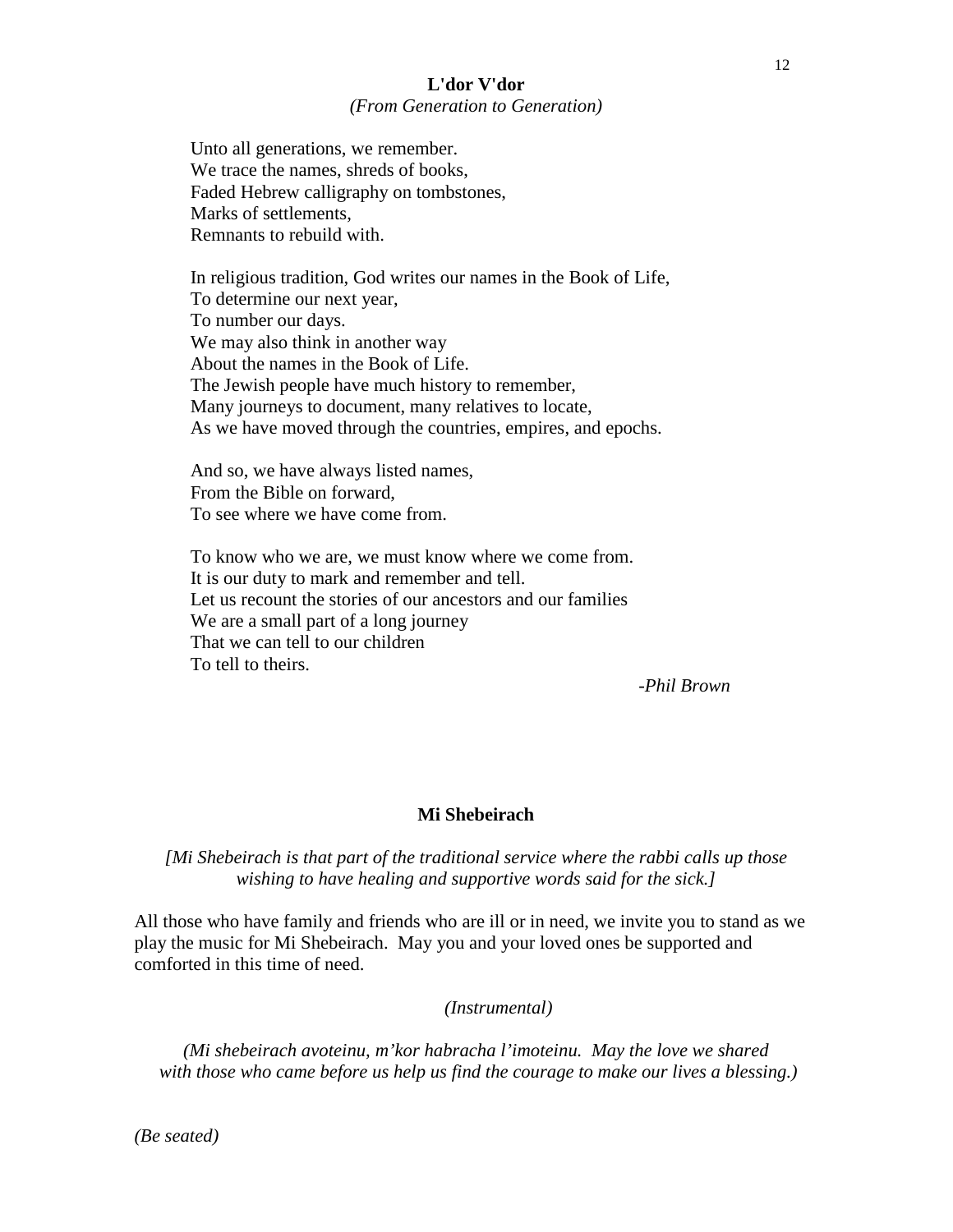#### **Yizkor**

*[One of the most moving moments of Rosh Hashonah and Yom Kippur is the time set aside for remembering the dead. We recite Yizkor to remember those who have gone before, to remind ourselves how we should live.]*

In the rising of the sun and in its going down, we remember them. In the blowing of the wind and in the chill of winter, we remember them.

In the opening of the buds and in the rebirth of spring, we remember them. In the blueness of the sky and in the warmth of summer, we remember them.

In the rustling of the leaves and in the beauty of autumn, we remember them. In the beginning of the year and when it ends, we remember them.

When we are weary and in need of strength, we remember them. When we are lost and sick at heart, we remember them.

When we have joys we yearn to share, we remember them. So long as we live, they too shall live, For they are now a part of us, as we remember them.

*-Jack Riemer and Sylvan D. Kamens*

We take this time to call out in memory the names of family or friends who have passed away. All who wish to call out a name, please stand up together one row at a time, then take turns and call out the name so all can hear and share in your memory. Please be seated after you have called out the name.

*(Row by row, stand and call out names, then be seated)*

Olev hasholem, May they rest in peace.

May our lives be worthy of remembrance and provide sustenance and purpose to others after we die. Thus the lives of those before us, our own lives, and those who live to continue the work after us will be linked for all time.

#### **Avinu Malkeinu**

*(Instrumental)*

#### **Kaddish**

It is an ancient custom to kindle a yortsayt candle (annual memorial candle) and recite Kaddish for the departed. We invite you to rise and say Kaddish.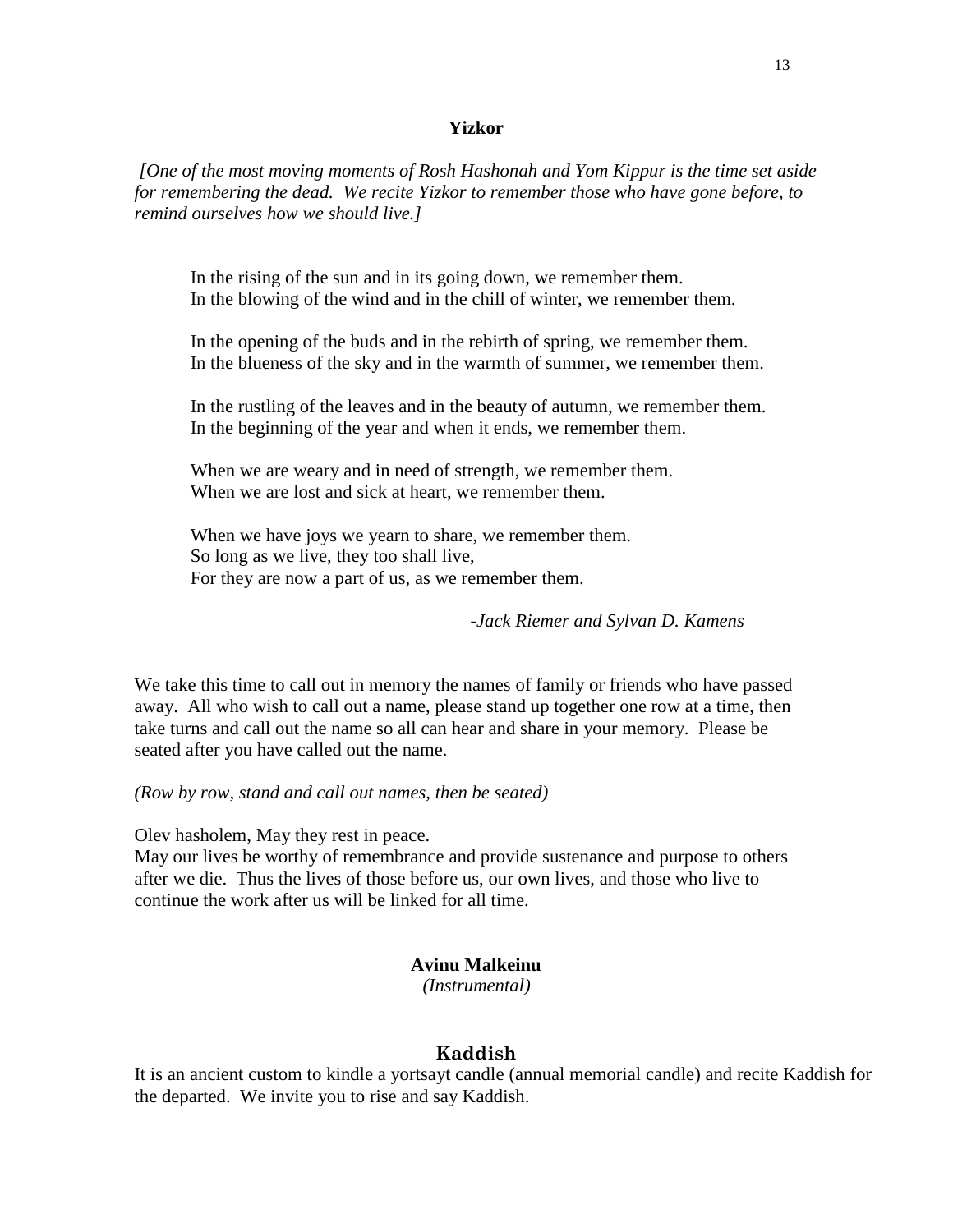

Yis'ga'dal v'yis'kadash sh'mey ra'bbo, b'olmo dee'vro chir'usey v'yamlich malchu'sey, b'chayaychon uv'yomey'chon uv'chayey d'chol beys yisroel, ba'agolo u'viz'man koriv; v'imru omeyn.

Y'hey shmey rabbo m'vorach l'olam ul'olmey olmayo.

Yisborach v'yishtabach v'yispoar v'yisromam v'yisnasey, v'yishador v'yis'aleh v'yisalal, shmey d'kudsho, brich hu, l'eylo min kol birchoso v'sheeroso, tush'bechoso v'nechemoso, da'ameeran b'olmo; vimru omeyn.

Y'hey shlomo rabbo min sh'mayo, v'chayim oleynu v'al kol yisroel; v'imru omeyn.

Oseh sholom bimromov, hu ya'aseh sholom oleynu, v'al kol yisroel; vimru omeyn.

יתגדל ויתקדש שמה רכא בעלמא די ברא כרעותה וימליד מלכותה. כחייכון וכיומיכון וּבְחָיֵי דְכָל בֵית יִשְׁרָאֵל בַעֲגָלָא וּבִזְמַן קָרִיב. ואמרו אמן

יהא שמה רכא מכרד לעלם ולעלמי עלמיא:

יתכרר וישפבח ויתפאר ויתרומם ויתנשא וְיַתְהַדָּר וְיִתְעָלֶה וְיִתְהַלֵּל שְמָה דְקָדְשָׁא. בְּרִיךָ הוא לְעֵלָא (וּלְעֵלָא) מו כָּל בִּרְכָתָא וְשִׁירָתָא הִשְׁבְחָתָא וְנֶחֲמָתָא דַאֲמִירָן בְעָלְמָא. וְאִמְרוּ אָמֵן יְהָא שְלָמָא רַבָּא מִן שְׁמַיָּא וְחַיִּים עָלֵינוּ וְעַל כָּל ישראל ואמרו אמן עשָׂה שָׁלוֹם בִּמְרוֹמָיו הוּא יַעֲשָׂה שָׁלוֹם עָלִינוּ ועל כל ישראל. ואמרו אמו:

#### **Blessed is the Match**

*(All)*

Blessed is the match consumed in kindling the flame. Blessed is the flame that burns in the secret fastness of the heart. Blessed is the heart with strength to stop its beating for honor's sake. Blessed is the match consumed in kindling the flame. *-Hannah Senesh*

*[Hannah Senesh wrote "Blessed is the Match" just before entering Nazi-occupied Hungary on a mission to rescue Jews. She was captured, tortured, and killed.]*

*(Be seated)*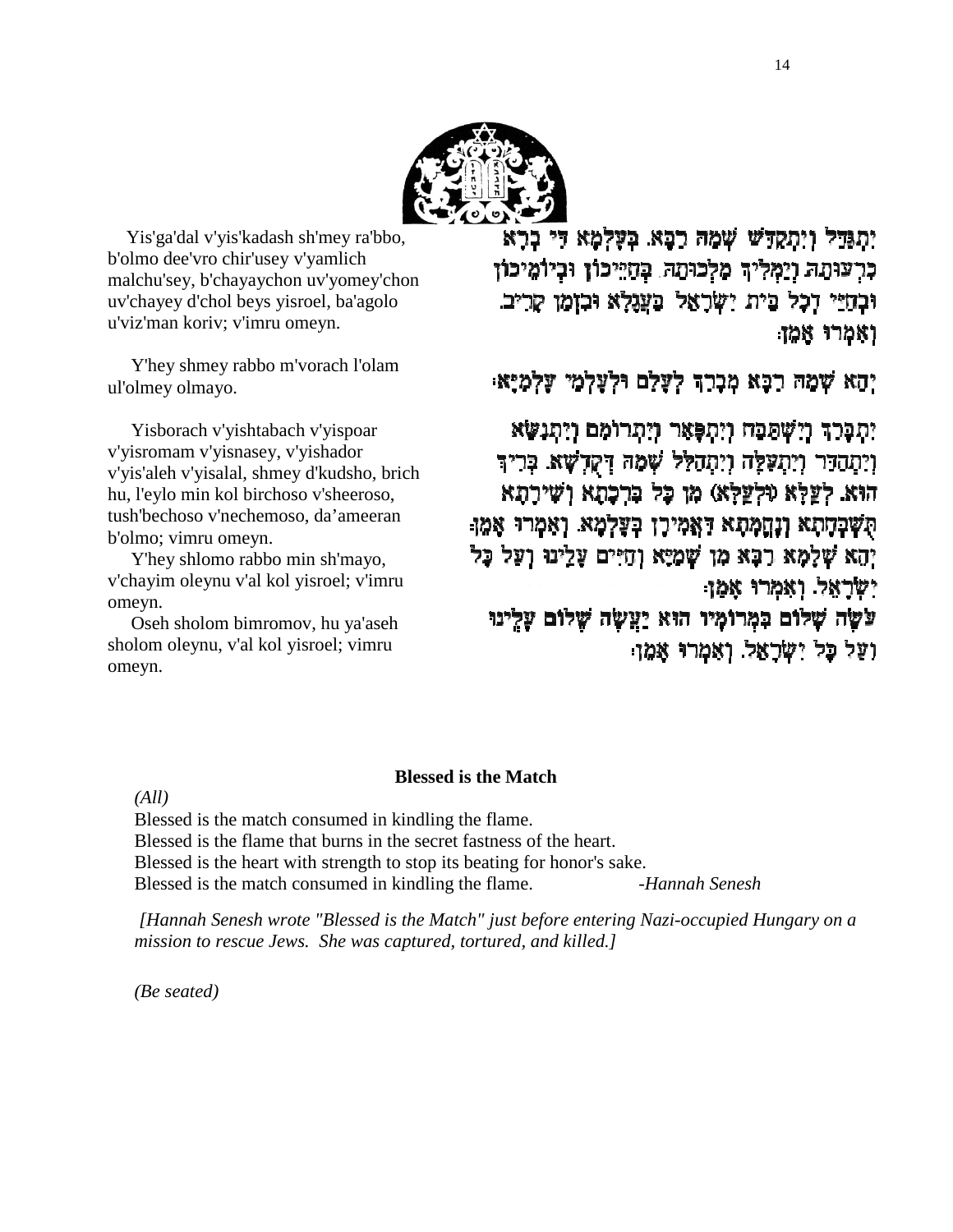

**A Malekh Veynt** *(An Angel Weeps) (Peretz Hirshbein)*

#### *(Instrumental)*

A malekh veynt, a malekh veynt Un badekt di groz mit toy. Libster mayner, libster mayner, Ikh benk nokh dir azoy.

Es iz mayn bet mit pukh gebet, Un ikh valger zikh oyf shtroy. Libster mayner, libster mayner, Ikh benk nokh dir azoy.

A nakht gevart, a nakht gevart, Un der tog, er kumt shoyn groy. Libster mayner, libster mayner, Ikh benk nokh dir azoy.

*[An angel, weeps, an angel weeps, And covers the grass with dew My beloved, my beloved, I long so much for you.*

*My bed is made with down, But I lie on straw. My beloved, my beloved, I long so much for you.*

*A night of waiting, a night of waiting, And the day dawns gray. My beloved, my beloved, I long so much for you.]*

אַ מלאך װײנט, אַ מלאך װײנט און באַדעקט די גראָז מיט טױ. ליבסטער מײַנער, ליבסטער מײַנער, איך בענק נאָך דיר אַזױ.

עס איז מײַן בעט מיט פּוך געבעט,

און איך װאַלגער זיך אױף שטרױ.

ליבסטער מײַנער, ליבסטער מײַנער,

איך בענק נאָך דיר אַזױ.

אַ נאַכט געװאַרט, אַ נאַכט געװאַרט,

און דער טאָג, ער קומט שױן גרױ.

ליבסטער מײַנער, ליבסטער מײַנער,

איך בענק נאָך דיר אַזױ.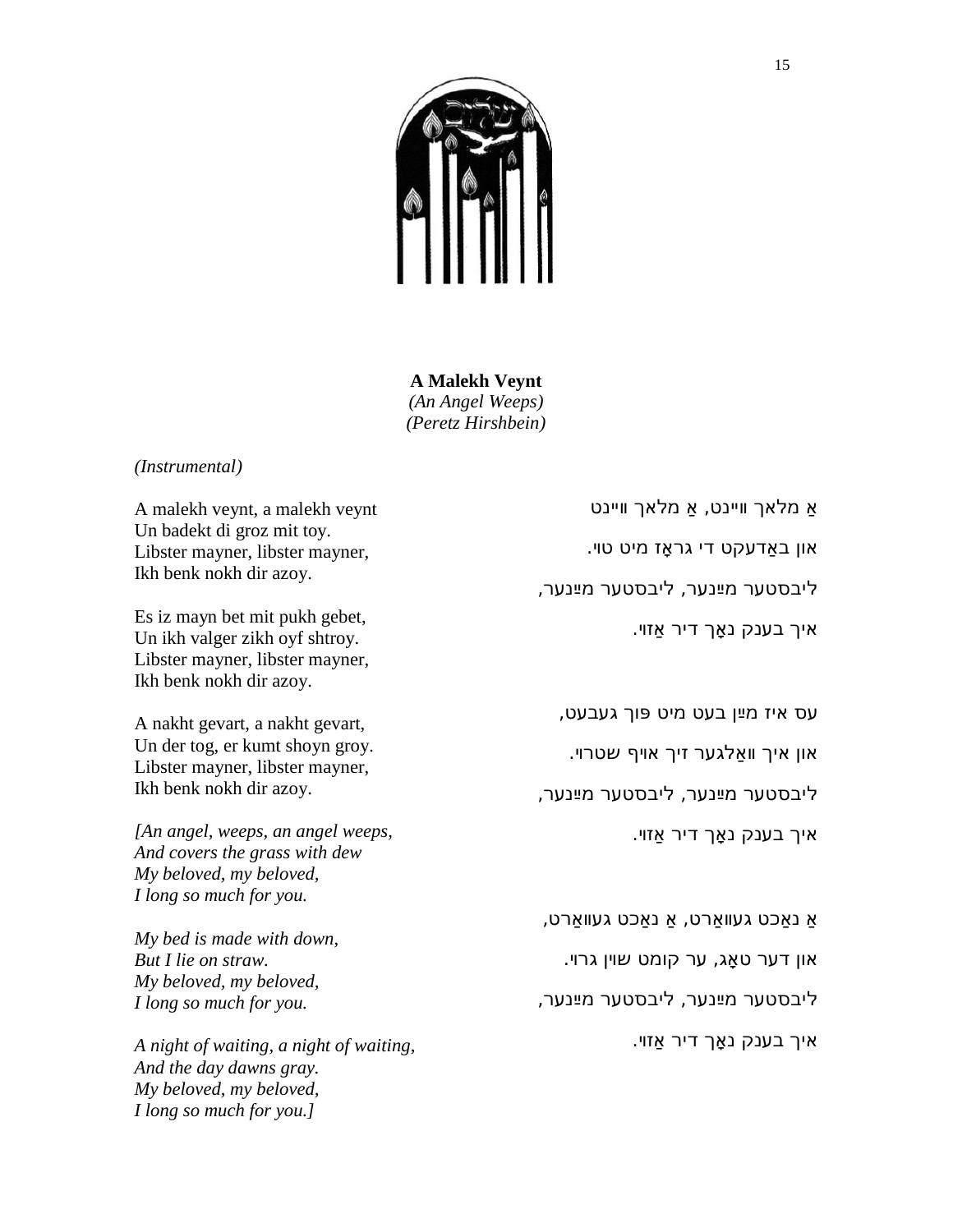#### **Kaddish**

Memories are the stones and mulch, That shape the gardens of our lives.

Sophie, Hannah, Moishe, Gittel, Susan, Harold, Miriam, Glen, The naming of the dead Wraps us in the shroud of their presence, And the thread of memories Binds our voices and visions together.

The gnarled, tremulous hand; the tight white bun, braided meticulously, The angry yelling; the morning davening, The proud face; the far away look of eyes that have long stopped seeing, The defiant Communist; the suburbanite, two car garage and perfect 50s lawn.

"It was his heart, it just gave out." "Breast cancer, she was so young." "His mind wandered and wandered until it just wandered away." "My brother, he drowned, it was so terrible." "The car swerved on the ice, they didn't have a chance."

We bear so many losses, And each year there are more. Some hacked abruptly from our lives. Some fading away with the pain and infirmity that says, enough already, it's time to let go.

For some, the Kaddish holds us and rocks us with a sound and comfort that is hundreds of years old.

For some, the bearing of witness amongst friends, the communal shedding of tears, Floats us in the sea of grief and survival.

And as we look up, We see the faces of our lost ones, Twinkling in the eyes of our children.

*-Alice Rothchild*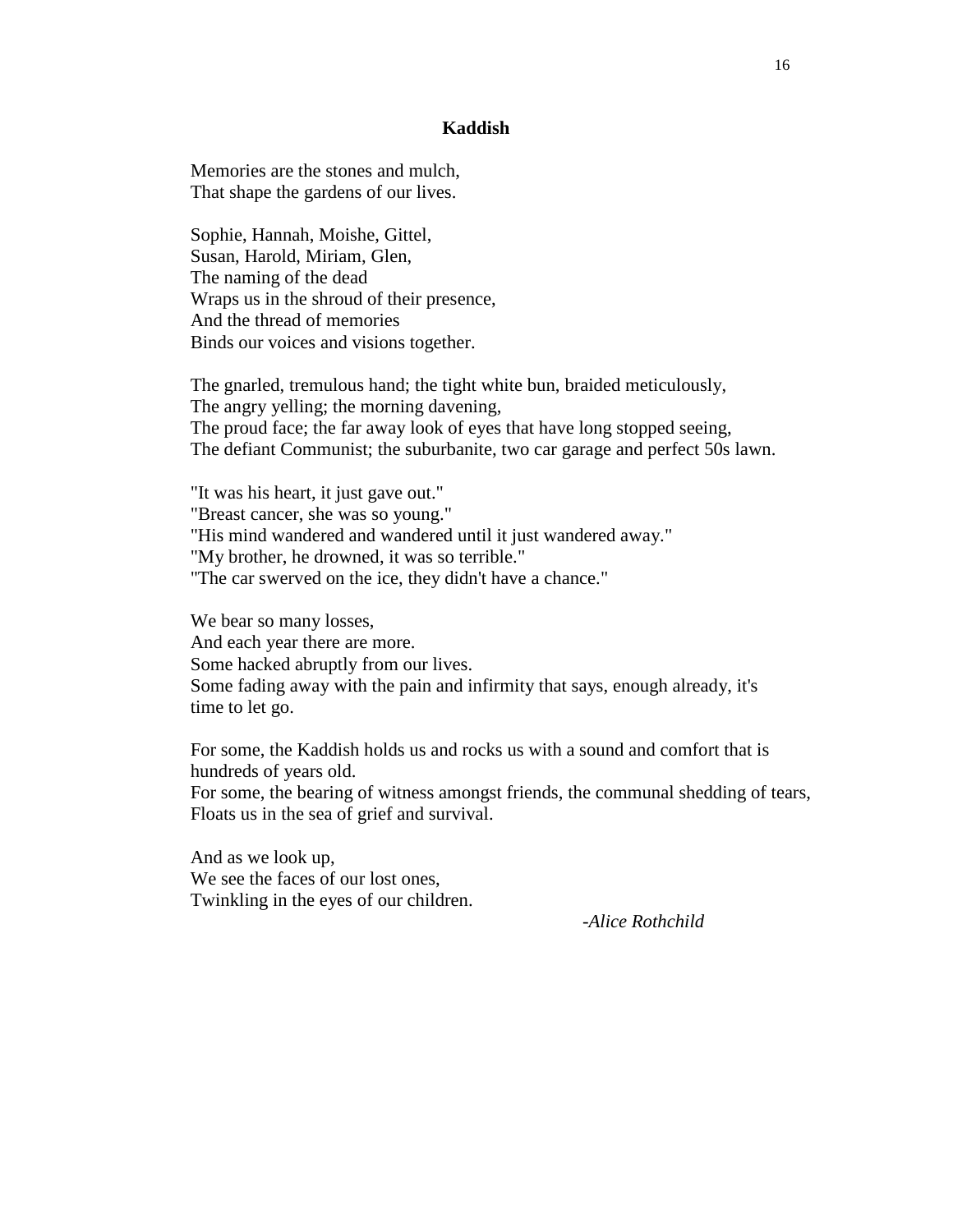#### **When I'm Gone** *(Phil Ochs)*

There's no place in this world where I'll belong when I'm gone, And I won't know the right from the wrong when I'm gone, And you won't find me singin' on this song when I'm gone, So I guess I'll have to do it while I'm here.

Won't see the golden of the sun when I'm gone, And the evenings and the mornings will be one when I'm gone, Can't be singing louder than the guns when I'm gone, So I guess I'll have to do it while I'm here.

All my days won't be dances of delight when I'm gone, And the sands will be shifting from my sight when I'm gone, Can't add my name into the fight when I'm gone, So I guess I'll have to do it while I'm here.

And I won't be laughing at the lies when I'm gone, And I can't question how or when or why when I'm gone, Can't live proud enough to die when I'm gone, So I guess I'll have to do it while I'm here.

#### *(Instrumental interlude)*

There's no place in this world where I'll belong when I'm gone, And I won't know the right from the wrong when I'm gone, And you won't find me singin' on this song when I'm gone, So I guess I'll have to do it while I'm here. So I guess we'll have to do it while we're here.

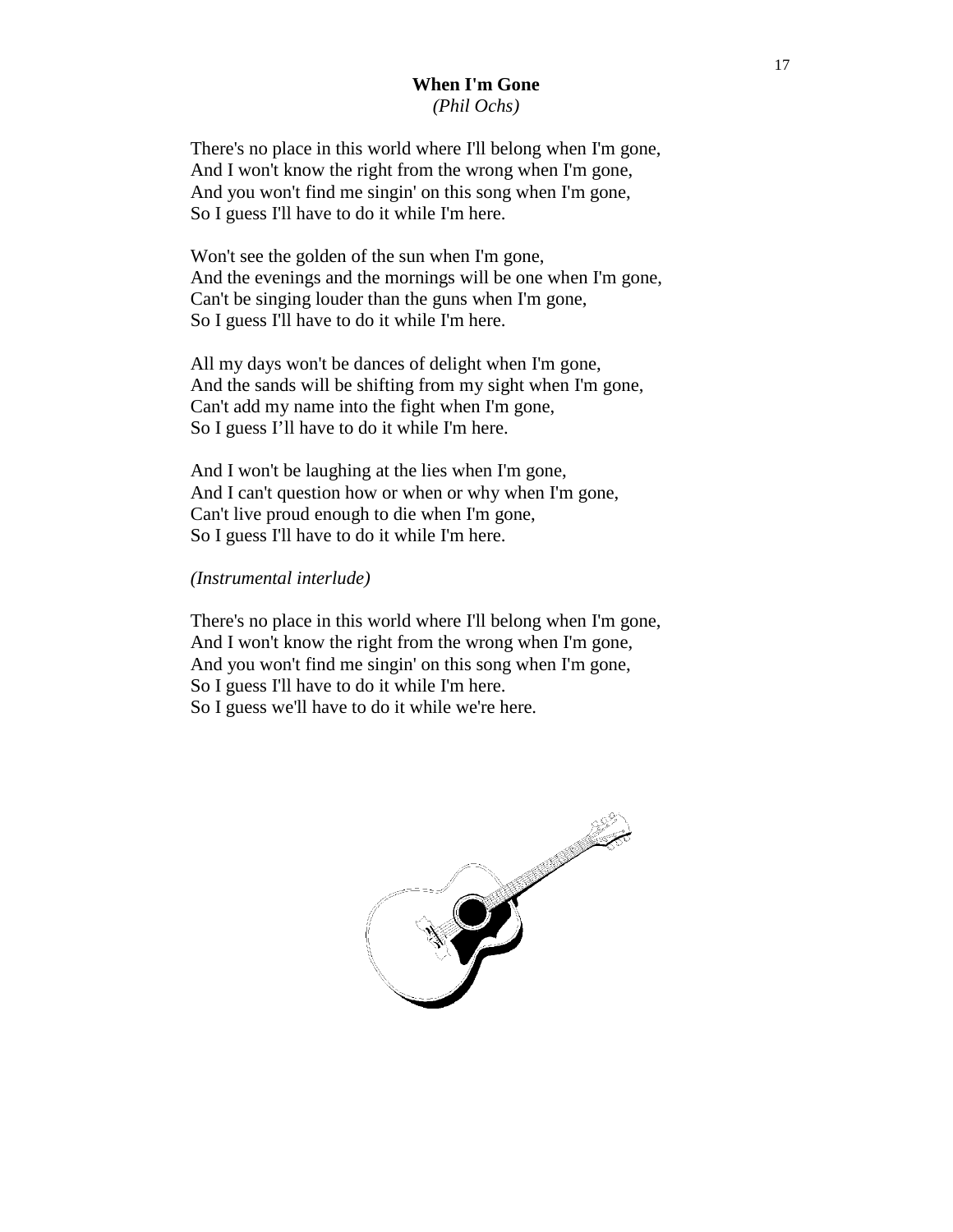#### **Making Peace, Working for Justice**

A learned rabbi was asked,

Rabbi, how can you tell exactly when the night is over and day has begun?

Is it when you walk in the forest and can tell the difference between a wolf and a dog? No, the rabbi replied.

Is it when you walk in town and can see where the roof of one house ends and the roof of the next house begins?

No, the rabbi replied.

So how can you tell when the night is over?

And the rabbi answered, When you can see the face of a stranger and recognize a sister or a brother, then that is when the night is truly over.

At all of our holidays, we speak of the desire for peace. Practicing "tikkun olom," healing the wounds and divisions between peoples all over the world is central to our ethical framework. So, as the conflict in the Middle East continues unabated, it is particularly agonizing for us as Jews. The blood, fear, and hatred between our people, the Jews, and our Palestinian cousins seem without end. We grieve for the fighting, for the deaths, for the pain, and for our own breaking hearts. During this time of honest self-reflection, can we consider the possibilities:

--of compromise over victory --of empathy over anger --of dignity over humiliation --of reconciliation over revenge

Though people of good will may differ on the appropriate paths to peace and justice in Israel and Palestine, we might consider that neither the Jews of Israel nor the Palestinians can fully achieve their security and dignity until the other group is able to achieve the same.

Our history is the most emphatic testimony that injustice to some spells doom for all. What is called for is not the silent sigh but a voice of moral compassion and indignation.

-*Rabbi Abraham Joshua Heschel*

#### **I Opened The Door**

I opened my door and many, many crowded to come in. I therefore pushed back the walls of my room to welcome all my guests. And my room became the home of my friends, and my room became the world.

*-Amir Gilboa*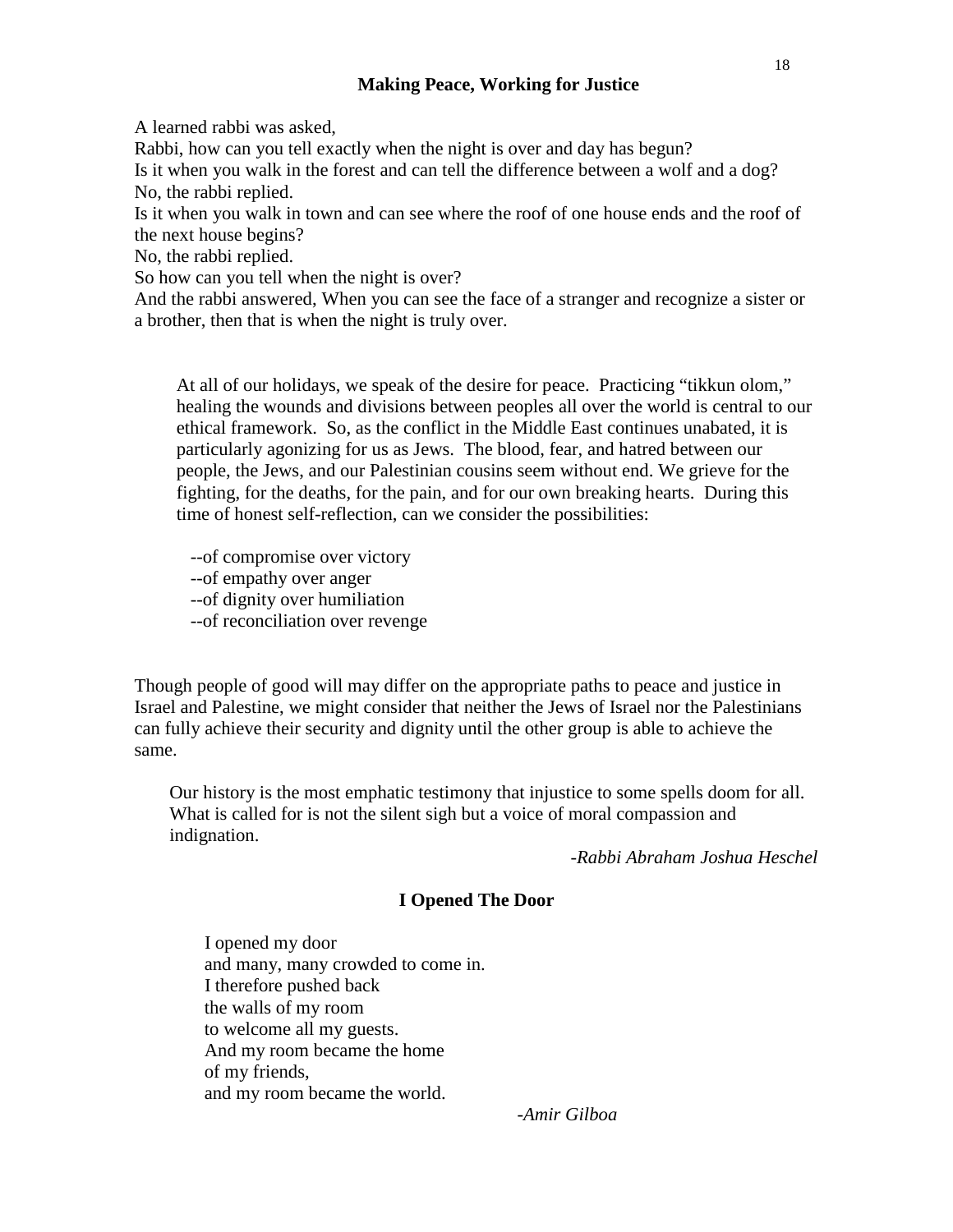#### **Lo Yisa Goy**

Lo yisa goy el goy cherev Lo yilmedu od milchama.

*(Nation shall not lift sword against nation, Neither shall they learn war anymore.)*

#### **A Prayer for the World**

Let the rain come and wash away The ancient grudges, the bitter hatreds, Held and nurtured over generations. Let the rain wash away the memory Of the hurt, the neglect. Then let the sun come out and Fill the sky with rainbows. Let the warmth of the sun heal us Wherever we are broken. Let it burn away the fog so that We can see each other clearly, So that we can see beyond labels, Beyond accents, gender or skin color. Let the warmth and brightness Of the sun melt our selfishness, So that we can share our joys and Feel the sorrows of our neighbors. And let the light of the sun Be so strong that we will see all People as our neighbors. Let the earth, nourished by rain, Bring forth flowers To surround us with beauty. And let the mountains teach our hearts To reach upward to the sky. Amen.

*-adapted from Rabbi Harold S. Kushner*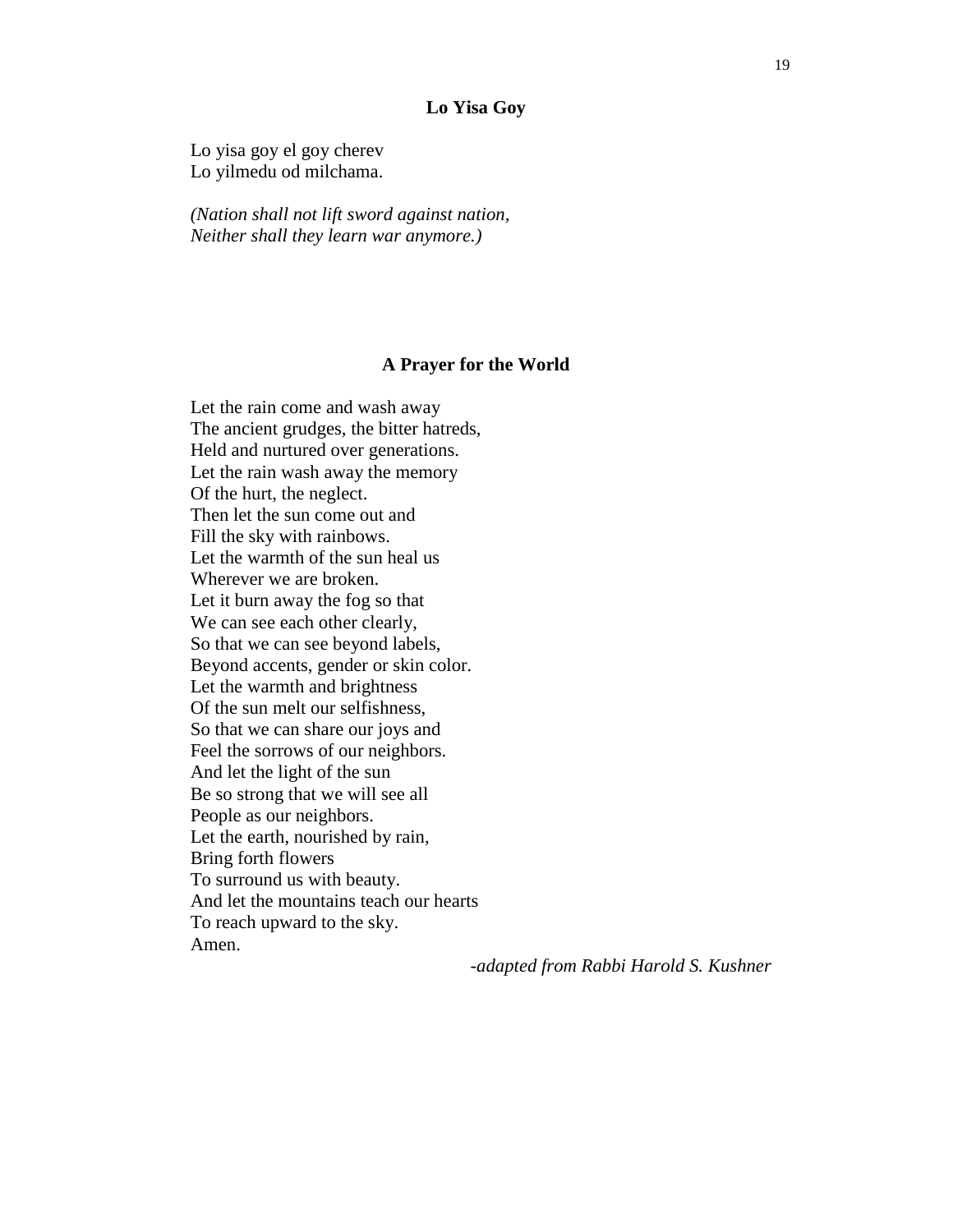The Talmud says, "Who is a hero? The one who turns an enemy into a friend." The essence of our Jewish heritage is the love of justice and the moral concept of human freedom and dignity. May that heritage guide us in our behavior toward those with whom we have conflict, not just our friends. May we have the courage to work for reconciliation, for it might be our only hope.

How can you protect the people with guns and soldiers? If peace does not come from the heart, how will it come? If we want to trust each other, we have to build love, to build peace. After we build this, then peace will come.

> *-Um Elias, age 64 Palestinian mother of 8, grandmother of 12 Bethlehem (1994)*

#### **I Had a Box of Colors**

I had a box of colors — Shining, bright and bold. I had a box of colors, Some warm, some very cold.

I had no red for the blood of wounds. I had no black for the orphans' grief. I had no white for dead faces and hands. I had no yellow for burning sands.

But I had orange for the joy of life, And I had green for buds and nests. I had blue for bright, clear skies. I had pink for dreams and rest.

I sat down and painted Peace.

*-Tali Sorek, age 13, Beersheba, Israel*

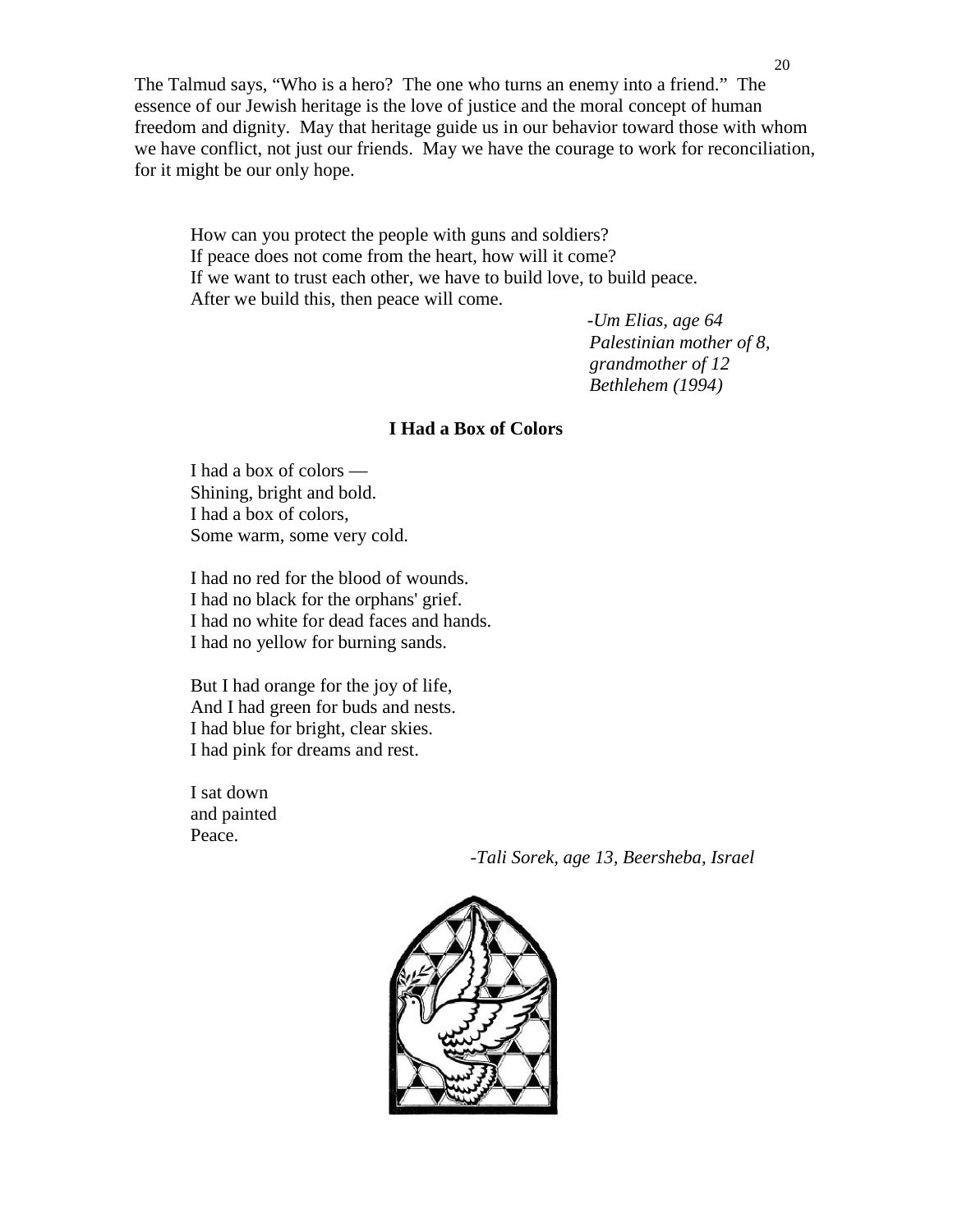#### **Sholem Sholem Sholem**

| Sholem, sholem, sholem, sholem, sholem,                         | שלום, שלום, שלום, שלום, שלום,                        |
|-----------------------------------------------------------------|------------------------------------------------------|
| Zol zayn, zol zayn sholem.<br>Sholem zol zayn, sholem zol zayn, | זאַל זײַן, זאַל זײַן שלום.                           |
| Sholem oyf der gantser velt.                                    | שלום זאַל זײַן, שלום זאַל זײַן,                      |
|                                                                 |                                                      |
| Ya ba ba ba ba                                                  | שלום אויף דער גאַנצער וועלט.                         |
| Yontef, yontef, yontef, yontef, yontef,                         |                                                      |
| Zol zayn, zol zayn yontef.                                      |                                                      |
| Yontef zol zayn, yontef zol zayn,                               |                                                      |
| Yontef oyf der gantser velt.                                    | יום־טובֿ, יום־טובֿ, יום־טובֿ, יום־טובֿ,<br>יום־טובֿ, |
| Ya ba ba ba ba                                                  |                                                      |
|                                                                 | זאַל זײַן, זאַל זײַן יום־טובֿ.                       |
| Frayhayt, frayhayt, frayhayt, frayhayt,                         |                                                      |
| frayhayt.                                                       | יום־טובֿ זאַל זײַן, יום־טובֿ זאַל זײַן,              |
| Zol zayn, zol zayn frayhayt.                                    |                                                      |
| Frayhat zol zayn, frayhayt zol zayn,                            | יום־טובֿ אױף דער גאַנצער װעלט.                       |
| Frayhayt oyf der gantser velt.                                  |                                                      |
| Frayhayt zol zayn                                               | פֿרײַהײט, פֿרײַהײט, פֿרײַהײט, פֿרײַהײט,              |
| Sholem zol zayn                                                 |                                                      |
| Yontef zol zayn                                                 | פֿרײַהײט,                                            |
| Sholem oyf der gantser velt.                                    |                                                      |
|                                                                 | זאַל זײַן, זאַל זײַן פֿרײַהײט.                       |
| May there be peace across the world.                            | פֿרײַהײט זאַל זײַן, פֿרײַהײט זאַל זײַן,              |
| May there be celebrations across the world.                     |                                                      |
| May there be freedom across the world.                          | פֿרײַהײט אױף דער גאַנצער װעלט.                       |

## **Greetings to Our Community**

**Eyshes Chayil** *(Instrumental)*

#### **A Prayer for Peace**

May we see the day when war and bloodshed cease, When a wondrous peace will embrace the world, When nation will not threaten nation, When humankind will not experience war.

For all who inhabit this world shall realize That we have not come into being To argue, to hate, or to be violent. For we have come into being To praise, to labor and to love.

*-- Adapted from Rabbi Nathan Shternhartz*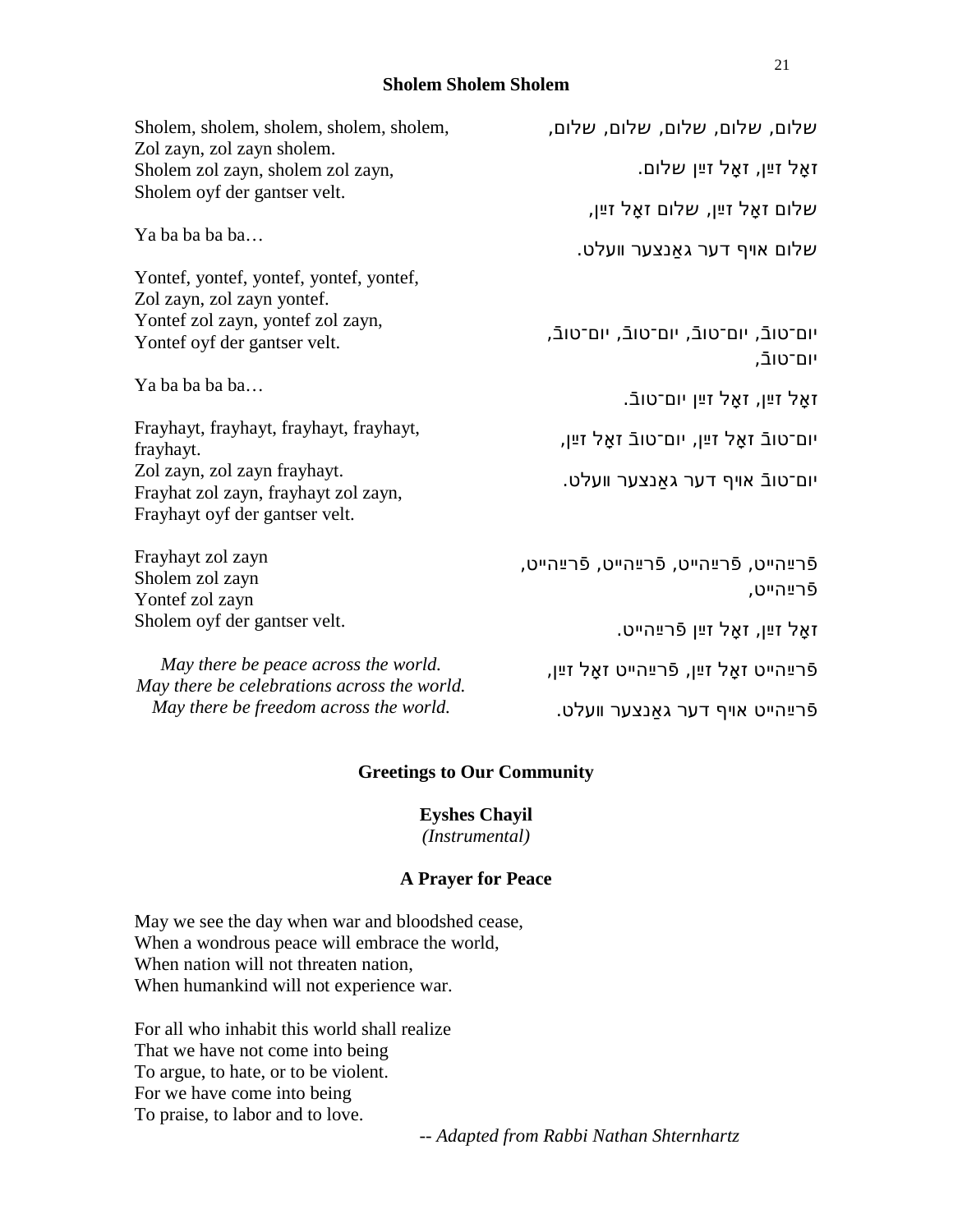*(Song of Brotherhood [and Sisterhood]) (words by Martin Birnbaum)*

| Kinder, ot vel ikh aykh zogn,                                   | קינדער, אָט וועל איך אײַך זאָגן,     |
|-----------------------------------------------------------------|--------------------------------------|
| Eyns, tsvey, dray.                                              |                                      |
| Ven der nayer tog vet togn,                                     | איינס, צוויי, דרײַ.                  |
| Eyns, tsvey, dray.                                              | ווען דער נײַער טאָג וועט טאַגן,      |
| Veln mentshn zayn vi brider,<br>Vet men zingen naye lider,      |                                      |
| Eyns, tsvey, eyns, tsvey,                                       | איינס, צוויי, דרײַ.                  |
| Eyns, tsvey, dray.                                              |                                      |
|                                                                 | וועלן מענטשן זײַן ווי ברידער,        |
| Dos vet zayn di shenste mayse,                                  | וועט מען זינגען נײַע לידער,          |
| Eyns, tsvey, dray.                                              |                                      |
| Shvartse, gele, broyne, vayse,                                  | איינס, צוויי, איינס, צוויי.          |
| Eyns, tsvey, dray,                                              |                                      |
| Dan vet zayn far ale fridn,<br>Kristn, makhmedaner, yidn,       | איינס, צוויי, דרײַ.                  |
| Eyns, tsvey, eyns, tsvey,                                       |                                      |
| Eyns, tsvey, dray.                                              | דאַס וועט זײַן די שענסטע מעשׂה,      |
|                                                                 | איינס, צוויי, דרײַ.                  |
| Di velt vet zayn in gantsn shener,                              |                                      |
| Eyns tsvey dray,                                                | שוואַרצע, געלע, ברוינע, ווײַסע,      |
| Firn froyen, nisht nor mener,                                   | איינס, צוויי, דרײַ.                  |
| Eyns tsvey dray                                                 |                                      |
| Shvester, brider, ale tsuzamen,<br>Azoy vi kinder fun eyn mamen | דאַן וועט זײַן פֿאַר אַלע פֿרידן,    |
| Eyns tsvey, eyns tsvey,                                         |                                      |
| Eyns tsvey dray.                                                | קריסטן, מאַכמעדאַנער, ייִדן,         |
|                                                                 | איינס, צוויי, איינס, צוויי.          |
| Children, let me tell you (one, two,                            |                                      |
| three): when the new day comes all                              | איינס, צוויי, דרײַ.                  |
| people will be brothers (and sisters).                          |                                      |
| We will sing new songs.                                         | די וועלט וועט זײַן אין גאַנצן שענער, |
| That will be the finest story: black,                           | איינס, צוויי, דרײַ.                  |
| yellow, brown, white - all the world                            |                                      |
| will then be peaceful, peace for                                | פֿירן פֿרױען, נישט נאַר מענער,       |
| Christians, Muslims, Jews.                                      |                                      |
| The world will be better                                        | איינס, צוויי, דרײַ.                  |
| When led by both women and men                                  | שוועסטער, ברידער, אַלע צוזאַמען,     |
| $(not$ just men $)$                                             |                                      |
| Sisters, brothers, all together,                                | אַזוי ווי קינדער פֿון אײן מאַמען,    |
| Just like children of one mother.                               | איינס, צוויי, איינס, צוויי.          |
|                                                                 |                                      |
|                                                                 | איינס, צוויי, דרײַ.                  |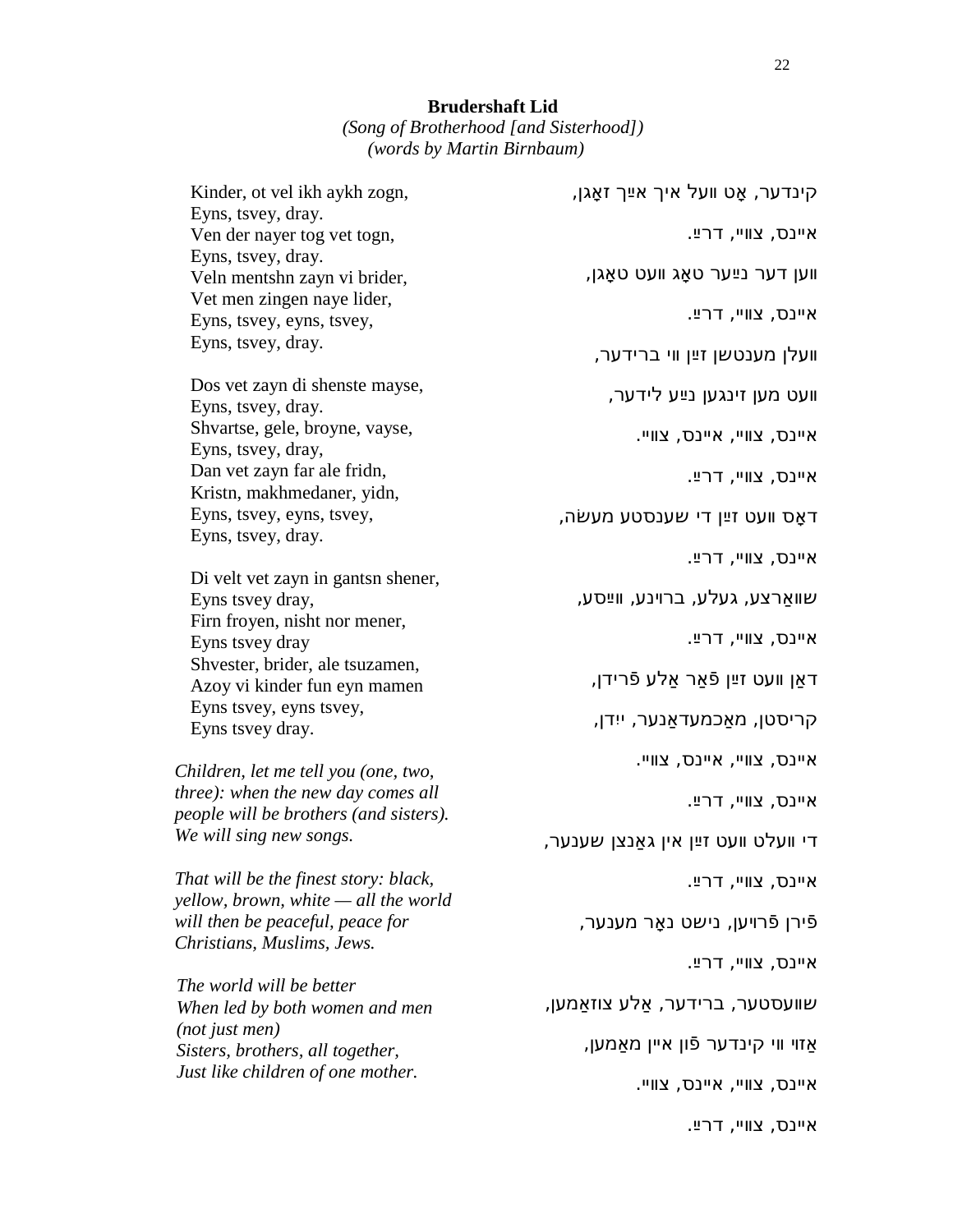Whether we dip apples in honey or in sugar or in sweetened ground sesame seeds to usher in a healthy and sweet new year, Jews around the world share a common bond. As we say in Ladino, todos los dedos de la mano no son unos. All the fingers of the hand are not the same.

#### **Blowing the Shofar**

On Rosh Hashonah Day We listened And we heard The sounds of the Shofar Calling to us, To listen!

To remember! To think and dream Of all that we have done, And of things we might do.

Now, we hear again The sounds of the Shofar This time telling us To go from these holiday services Into the days of the New Year.

With love in our hearts, Understanding in our thoughts, And a promise and a wish To make each day of the New Year One of challenge and growth.

A time for bringing Hope into our lives, Brightness into the lives of Those we love, And pleasantness into the lives Of friends, strangers, And people everywhere.

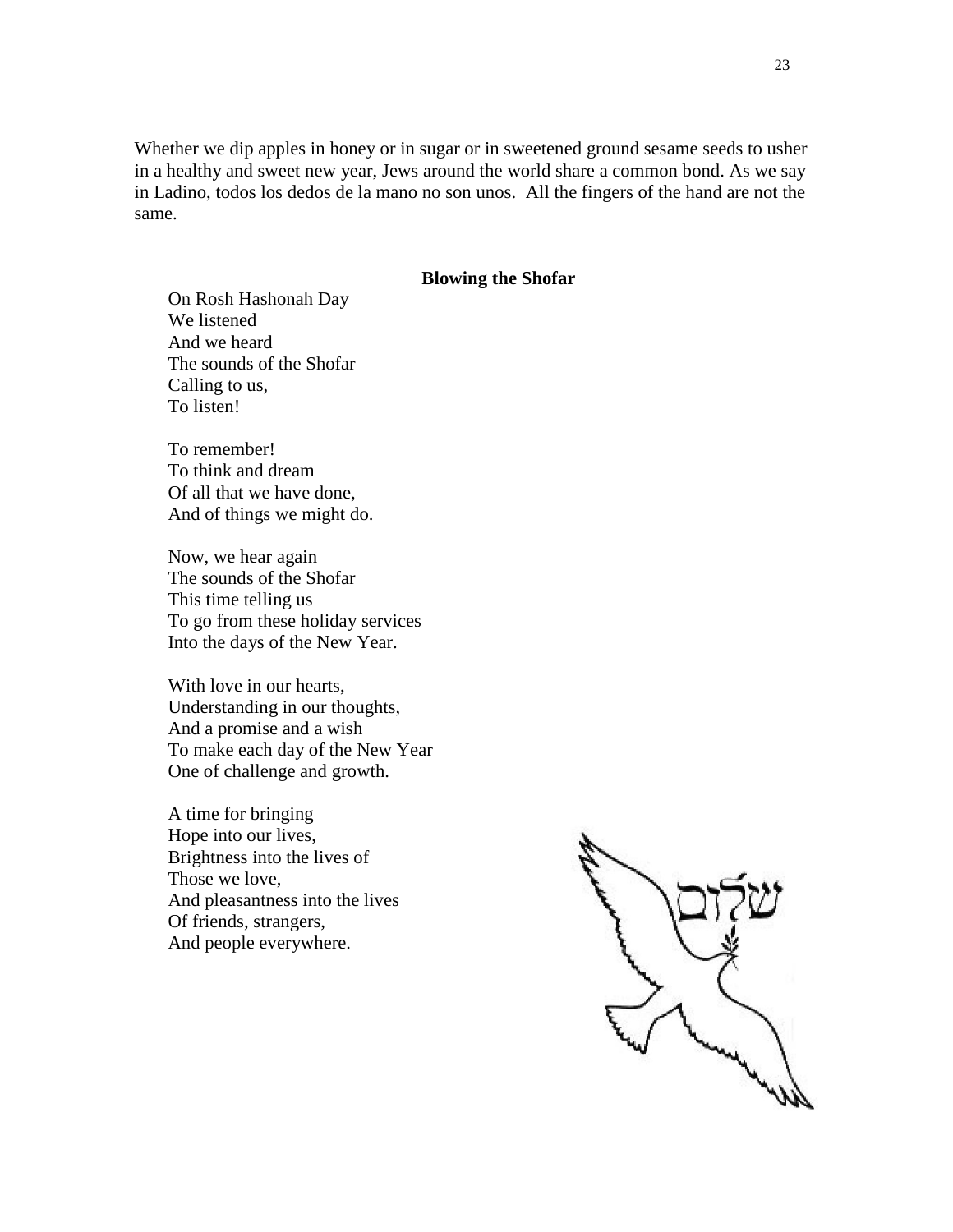Tekiah: This is the sounding of the alarm, the sound of remembrance. Another year of life has slipped away and we must ask ourselves what we have accomplished in that year.

Shevarim: The low note is a reminder that life may bring fear, frustration, tragedy, and sorrow. The high note is a note of hope that life will also bring us happiness and serenity.

Teruah: This is a call to action, a call to the never-ending struggle for peace, justice, and human decency.

The final shofar call is tekiah gedola, a note held for as long as possible. Tradition holds that while the shofar sounds, the gates remain open. For some, they are the gates of heaven. For others, they may simply be whatever obstacle stands between where we are and where we would like to be.

Having contemplated the year that has gone by, our failings, our weakness, we acknowledge some of those empty places in our lives and resolve to do better.

Let us, each of us, in our own way, with our own words and thoughts and with whatever energy we can muster, resolve to live honestly, true to our beliefs and values, take that final step through the gates and meet on the other side together as a community, dedicated to life, to peace, to making our lives better and to making the world a better and more beautiful place.

We again blow the shofar to awaken ourselves to the tasks facing us.



With the sound of the shofar, we take with us the memories and hopes we have spoken of, and enter the New Year.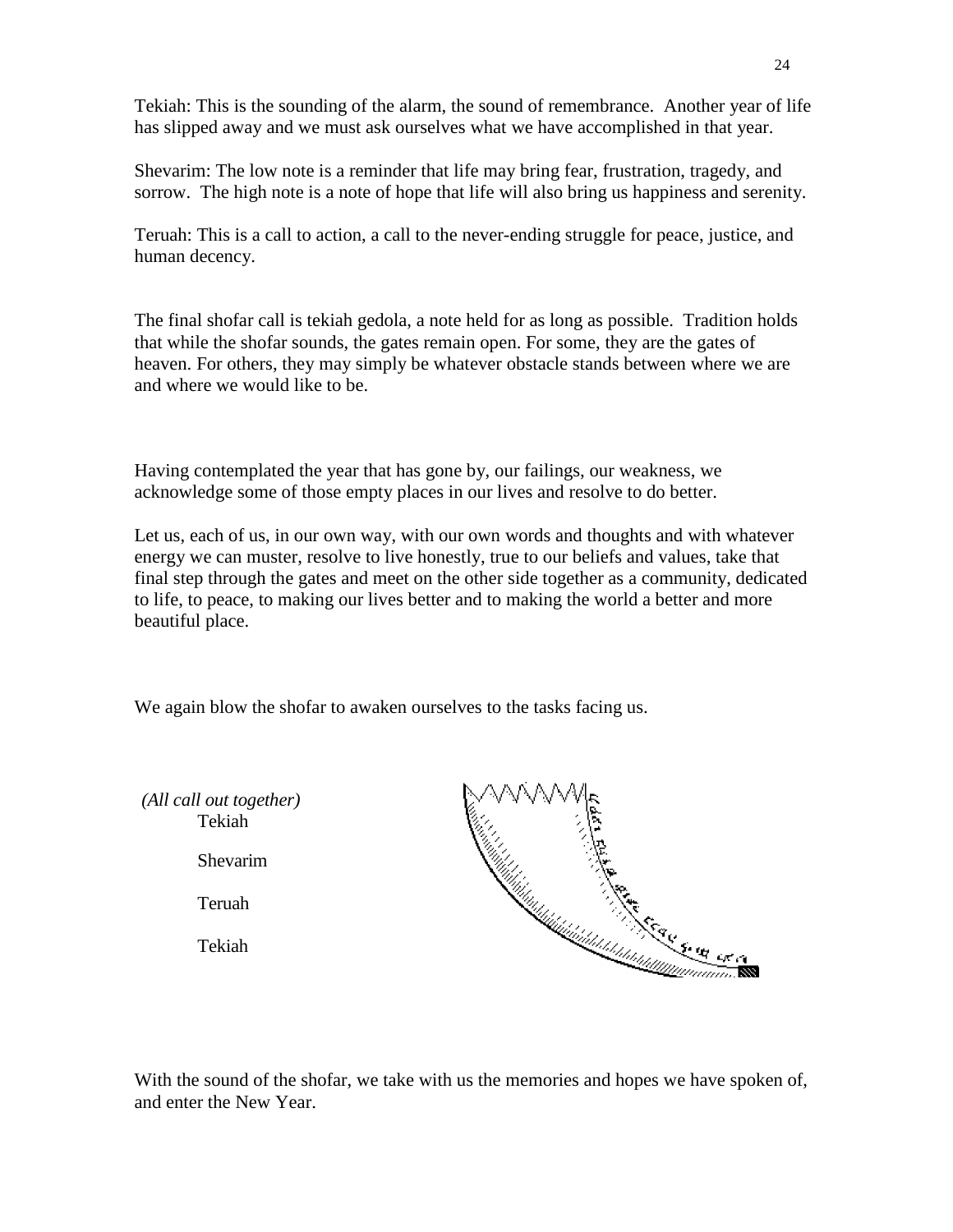#### **This is the Beginning of the New Year**

#### *Read together:*

This is the beginning of the New Year. We have this year To use as we will. We can waste it, Or grow in its light And be of service to others. But what we do With this year is important Because we will have exchanged A year of our lives for it. The next year is now. May we not regret the price paid for it.

# **Never Turning Back**

*(Pat Humphries)*

We're gonna keep on walking forward, Keep on walking forward, Keep on walking forward, Never turning back, never turning back.

We're gonna keep on walking proudly ...

We're gonna light the way together ...

We're gonna show our children courage...

We're gonna keep on walking forward ...

Gut yontef, gut yor. A happy and healthy new year to all. Ke tengas munchos anyos! May you have many years!

May we all turn to hit the mark for a more beautiful world. A shenere velt. And a better world. A besere velt.

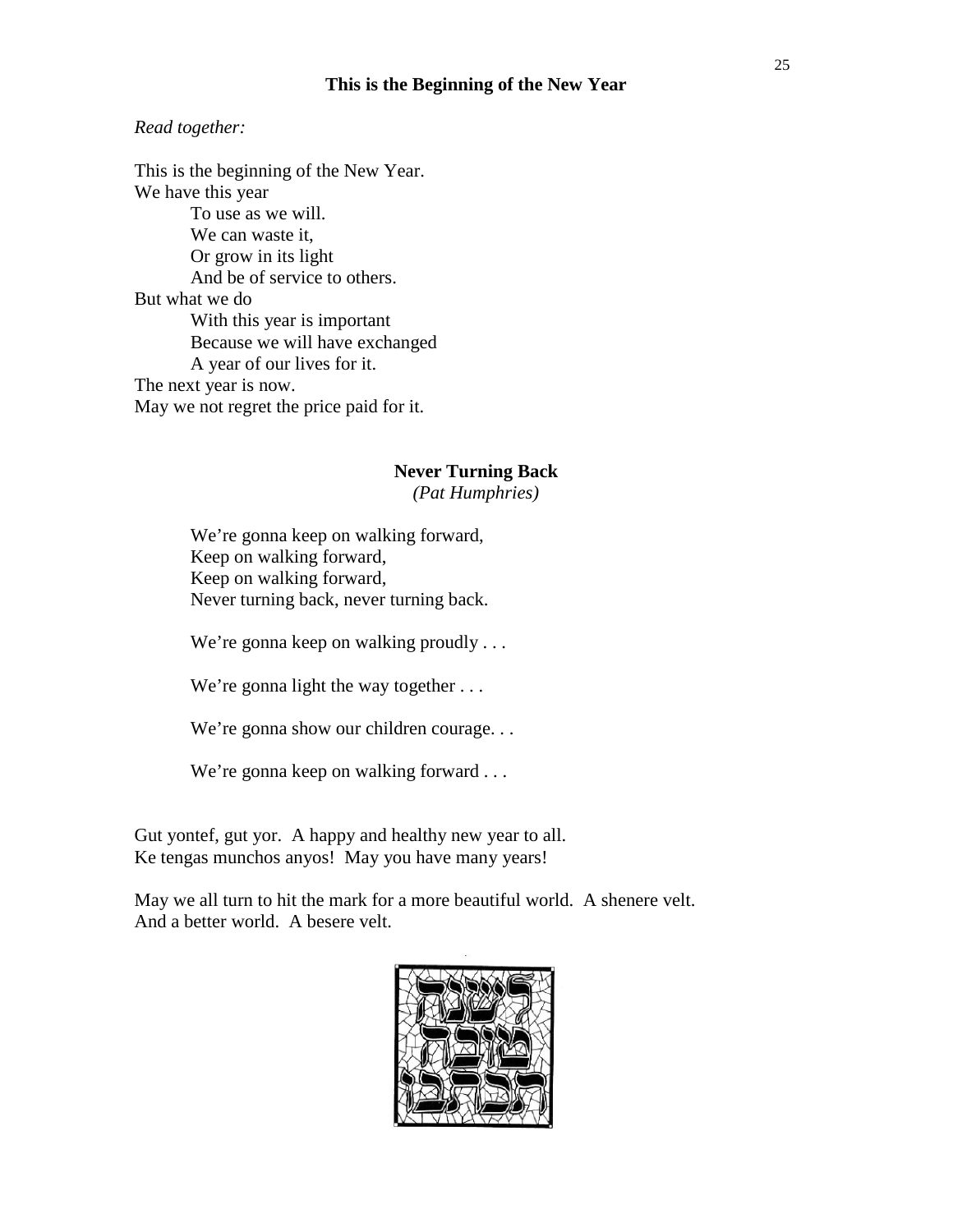# The Workmen's Circle

# **SECULAR JEWISH COMMUNITY • YIDDISH CULTURE • SOCIAL AND ECONOMIC JUSTICE**

*Boston Workmen's Circle is a thriving Jewish community and cultural center. We look forward to welcoming you at our ongoing events and programs.*

# **Holiday Celebrations and Observances**

Come together as community on major Jewish holidays and historic anniversaries. Secular programs offered on Rosh Hashanah, Yom Kippur, Sukes, Chanukah, Purim, Passover, the anniversary of the Warsaw Ghetto Uprising and May Day.

**Shule** A secular, progressive Jewish cultural school for children ages 5-13. Teaches Jewish culture and history rooted in a universal commitment to freedom and justice, culminating in a collective bar/bas mitzvah.

**A Besere Velt (A Better World), Yiddish Community Chorus** A multi-generational "voice for justice." No auditions and no prior knowledge of Yiddish required.

**Circle Coffeehouse** A night out and community gathering place wrapped into one.

**Social Action** Learn, organize, sing and march for justice. Ongoing activities include children's protest against sweatshops, Mideast peace, labor solidarity, and local Jewish-Muslim relations.

**Adult Jewish Education** Courses on Jewish history, thought, and practice from a secular perspective.

**Sunday Kumzitz** A bagel brunch featuring speakers and discussion on a variety of social issues, historical, and cultural topics.

**Shabes Community Potlucks** A time to take a breath and share community with friends and family.



## **Boston Workmen's Circle** 1762 Beacon Street

Brookline, MA 02445 Tel. 617-566-6281 E-mail: info@circleboston.org www.circleboston.org

**The Family Circle** Participate together with your young children in family High Holiday services, shabes sing-alongs, and more.

Young Adult Initiative Join folks in their 20s and 30s who, inspired by the history of Workmen's Circle as a mutual aid society, are building new forms of collective support through skill shares, shabes dinners, courses and….fun!

**Circle Book Group** Monthly readings and discussion.

**Yiddish Language Classes** Beginner, intermediate and advanced levels.

**Yiddish Lecture** Stretch your mind and your Yiddish.

Yiddish Vinkl Informal monthly conversation groups in a variety of locations.

**Yiddish Sing** An informal monthly sing-a-long for Yiddish and non-Yiddish speakers.

**Klezmer Jam** A monthly drop-in guided klezmer jam for all instruments, all levels.

# **Teens Acting for Social Change** A youth group focused on social justice issues and action.

*We welcome you!* Contact the Boston office if you would like more information about any of these activities.